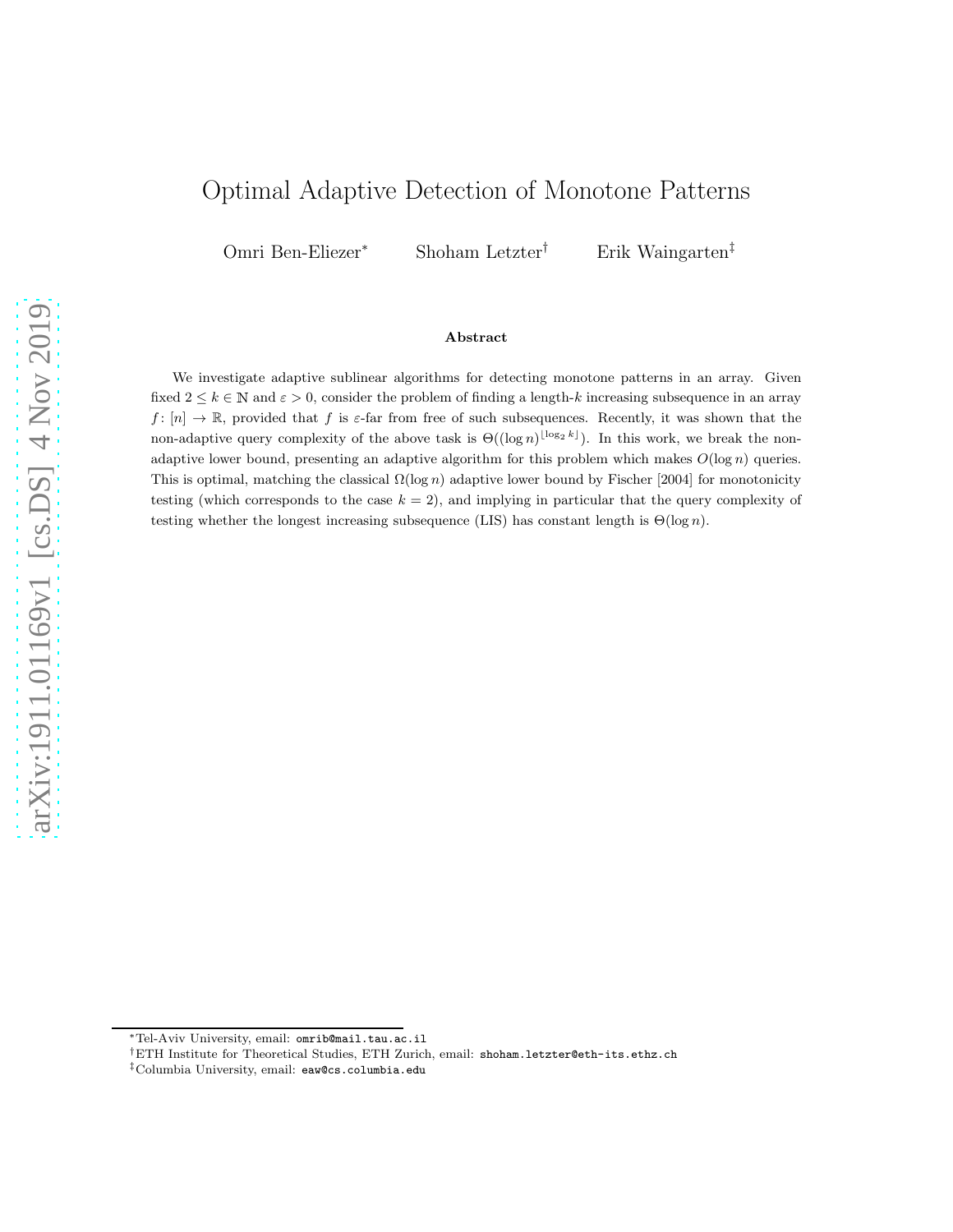# 1 Introduction

For an integer  $k \in \mathbb{N}$  and a function (or sequence)  $f : [n] \to \mathbb{R}$ , a length-k monotone subsequence of f is a tuple of k indices,  $(i_1, \ldots, i_k) \in [n]^k$ , such that  $i_1 < \cdots < i_k$  and  $f(i_1) < \cdots < f(i_k)$ . More generally, for a permutation  $\pi: [k] \to [k]$ , a  $\pi$ -pattern of f is given by a tuple of k indices  $i_1 < \cdots < i_k$  such that  $f(i_{j_1}) < f(i_{j_2})$  whenever  $j_1, j_2 \in [k]$  satisfy  $\pi(j_1) < \pi(j_2)$ . A sequence f is  $\pi$ -free if there are no subsequences of f with order pattern  $\pi$ . Pattern avoidance and detection in an array is a central problem in theoretical computer science and combinatorics, dating back to the work of Knuth [\[Knu68\]](#page-20-0) (from a computer science perspective), and Simion and Schmidt [\[SS85](#page-21-0)] (from a combinatorics perspective); see also the survey [\[Vat15](#page-21-1)]. Studying the computational problem from a *sublinear* algorithms perspective, Newman, Rabinovich, Rajendraprasad, and Sohler [\[NRRS17](#page-20-1)] initiated the study of property testing for forbidden order patterns in a sequence. For a fixed  $k \in \mathbb{N}$  and a pattern  $\pi$  of length k, we want to test whether a function  $f: [n] \to \mathbb{R}$  is  $\pi$ -free or  $\varepsilon$ -far from  $\pi$ -free.<sup>[1](#page-1-0)</sup> They explicitly considered the monotone case as a particularly interesting instance; monotone patterns are naturally connected to monotonicity testing and the longest increasing subsequence and can shine new light on these classic problems. Note that being free of length-k monotone increasing subsequences is equivalent, as a simple special case of Dilworth's theorem [\[Dil50\]](#page-20-2), to being decomposable into  $k - 1$  monotone non-increasing subsequences. The algorithmic task, which is the subject of this paper, is the following:

For  $2 \leq k \in \mathbb{N}$  and  $\varepsilon > 0$ , design a randomized algorithm that, given query access to a function  $f: [n] \to \mathbb{R}$ , distinguishes with probability at least 9/10 between the case that f is free of length-k monotone subsequences and the case that it is  $\varepsilon$ -far from free of length-k monotone subsequences.

<span id="page-1-2"></span>This paper gives an algorithm with optimal dependence in n for solving the above problem. We state the main theorem next, and discuss connections to monotonicity testing and LIS shortly after.

**Theorem 1.1.** Fix  $k \in \mathbb{N}$ . For any  $\varepsilon > 0$ , there exists an algorithm that, given query access to a function  $f: [n] \to \mathbb{R}$  which is  $\varepsilon$ -far from  $(12...k)$ -free, outputs a length-k monotone subsequence of f with probability at least 9/10, with query complexity and running time<sup>[2](#page-1-1)</sup> of  $\text{poly}(1/\varepsilon) \cdot \log n$ .

The algorithm underlying Theorem [1.1](#page-1-2) is *adaptive*<sup>[3](#page-1-3)</sup> and solves the testing problem with *one-sided error*,<sup>[4](#page-1-4)</sup> since a length-k monotone subsequence is evidence for not being  $(12 \dots k)$ -free. The algorithm improves on a recent result of Ben-Eliezer, Canonne, Letzter and Waingarten [\[BECLW19](#page-19-0)] who gave an algorithm for finding length-k monotone patterns with query complexity  $poly(1/\varepsilon) \cdot (\log n)^{\lfloor \log_2 k \rfloor}$ , which in itself improved upon a poly $(1/\varepsilon) \cdot (\log n)^{O(k^2)}$  upper bound by Newman et al. [\[NRRS17](#page-20-1)]. The focus of [\[BECLW19\]](#page-19-0) was on nonadaptive algorithms, and they gave a lower bound of  $\Omega((\log n)^{\lfloor \log_2 k \rfloor})$  queries for non-adaptive algorithms achieving one-sided error. Hence, Theorem [1.1](#page-1-2) implies a natural separation between the power of adaptive and non-adaptive algorithms for finding monotone subsequences.

<span id="page-1-0"></span><sup>&</sup>lt;sup>1</sup>A function f is  $\varepsilon$ -far from  $\pi$ -free if any  $\pi$ -free function g differs on a  $\varepsilon n$  inputs.

<span id="page-1-1"></span><sup>&</sup>lt;sup>2</sup>Generally, along the context of the introduction, we allow the poly $(1/\varepsilon)$  term to depend on k; the precise bound we obtain here is  $((k \log(1/\varepsilon))^{k} (1/\varepsilon))^{O(k)} \cdot \log n$ . See Lemma [3.2](#page-10-0) for more details.

<span id="page-1-3"></span> $3$ An algorithm is non-adaptive if its queries do not depend on the answers to previous queries, or, equivalently, if all queries to the function can be made in parallel. Otherwise, if the queries of an algorithm may depend on the outputs of previous queries, then the algorithm is adaptive.

<span id="page-1-4"></span><sup>4</sup>An algorithm for testing property P has one-sided error if it has perfect completeness, i.e., it always outputs "yes" if  $f \in \mathcal{P}$ ; otherwise, the algorithm is said to have two-sided error.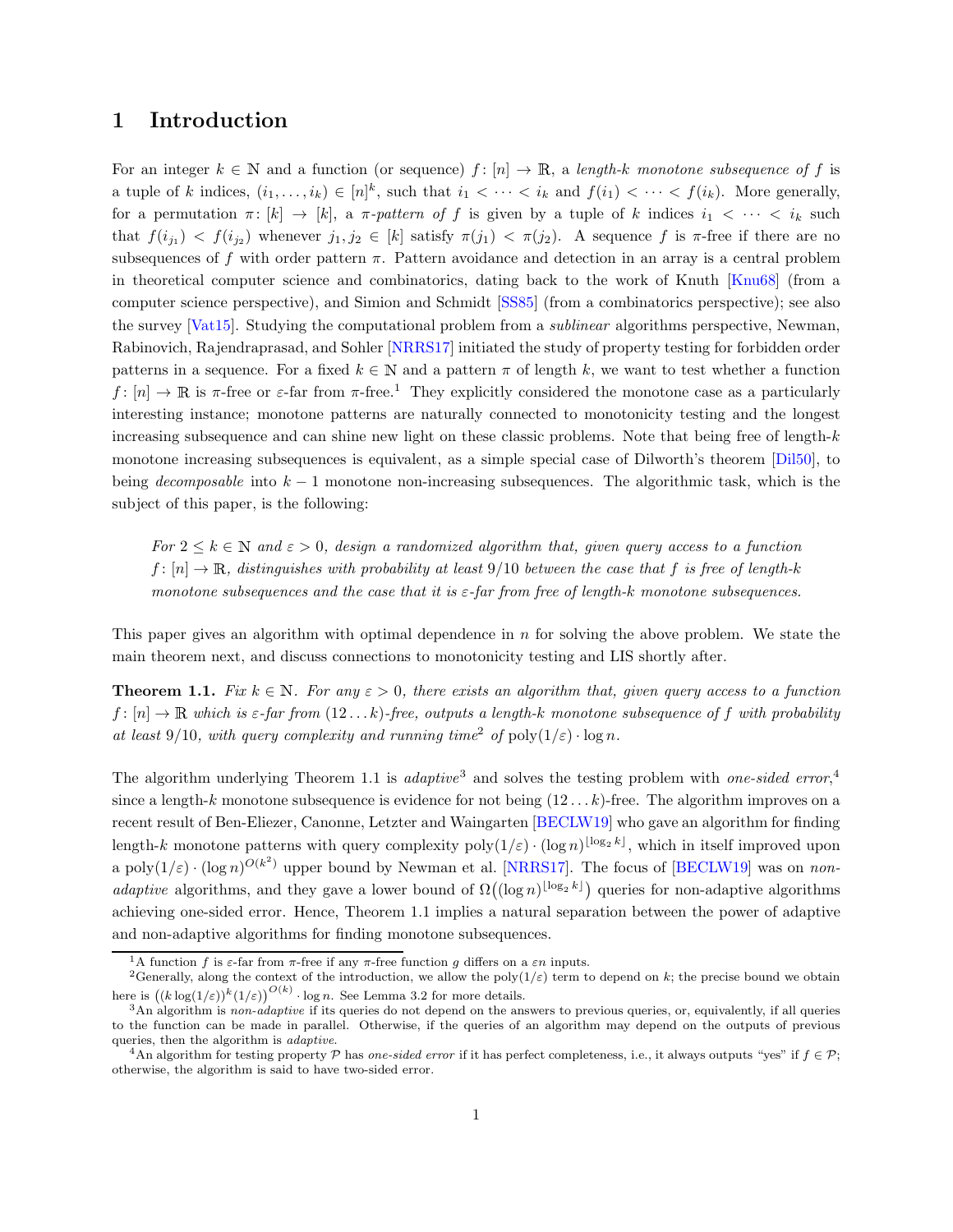Theorem [1.1](#page-1-2) is optimal, even among two-sided error algorithms. In the case  $k = 2$ , corresponding to monotonicity testing, there is a  $\Omega(\log n/\varepsilon)$  lower bound<sup>[5](#page-2-0)</sup> for both non-adaptive and adaptive algorithms [\[EKK](#page-20-3)<sup>+</sup>00, [Fis04](#page-20-4), [CS14](#page-19-1)], even with two-sided error. A simple reduction suggested in [\[NRRS17](#page-20-1)] shows that the same lower bound (up to a multiplicative factor depending on k) holds for any fixed  $k \geq 2$ . Thus, an appealing consequence of Theorem [1.1](#page-1-2) is that the natural generalization of monotonicity testing, which considers forbidden monotone patterns of fixed length longer than 2, does not affect the query complexity by more than a constant factor. Interestingly, Fischer [\[Fis04](#page-20-4)] shows that for any adaptive algorithm for monotonicity testing on  $f: [n] \to \mathbb{R}$  there is a non-adaptive algorithm at least as good in terms of query complexity (even if we only restrict ourselves to one-sided error algorithms). That is, adaptivity does not help at all for  $k = 2$ . In contrast, the separation between our  $O(\log n)$  adaptive upper bound and the  $\Omega((\log n)^{\lfloor \log_2 k \rfloor})$  non-adaptive lower bound of [\[BECLW19\]](#page-19-0) implies that this is no longer true for  $k \geq 4$ .

As an immediate consequence, Theorem [1.1](#page-1-2) gives an optimal testing algorithm for the longest increasing subsequence (LIS) problem in a certain regime. The classical LIS problem asks one to determine, given a sequence  $f: [n] \to \mathbb{R}$ , what is the maximum k for which f contains a length-k increasing subsequence. It is very closely related to other fundamental algorithmic problems in sequences, like the computation of edit distance, Ulam distance, or distance from monotonicity (for example, the latter equals  $n$  minus the LIS length), and was thoroughly investigated from the perspective of sublinear-time algorithms [\[PRR06](#page-20-5), [ACCL07,](#page-18-0) [SS17](#page-21-2), [RSSS19](#page-21-3)] and streaming algorithms [\[GJKK07,](#page-20-6) [SW07,](#page-21-4) [GG10,](#page-20-7) [SS13,](#page-21-5) [EJ15,](#page-20-8) [NS15](#page-20-9)]. In the property testing regime, the corresponding decision task is to distinguish between the case where  $f$  has LIS length at most k (where k is given as part of the input) and the case that f is  $\varepsilon$ -far from having such a LIS length. Theorem [1.1](#page-1-2) in combination with the aforementioned lower bounds (which readily carry on to this setting) yield a tight bound on the query complexity of testing whether the LIS length is a constant.

Corollary 1.2. Fix  $2 \leq k \in \mathbb{N}$  and  $\varepsilon > 0$ . The query complexity of testing whether  $f : [n] \to \mathbb{R}$  has LIS length at most k is  $\Theta(\log n)$ .

#### 1.1 Related Work

Considering general permutations  $\pi$  of length k and exact computation, Guillemot and Marx [\[GM14\]](#page-20-10) showed how to find a  $\pi$ -pattern in a sequence f in time  $2^{O(k^2 \log k)}n$ , later improved by Fox [\[Fox13\]](#page-20-11) to  $2^{O(k^2)}n$ . In the regime  $k = \Omega(\log n)$ , an algorithm of Berendsohn, Kozma, and Marx [\[BKM19\]](#page-19-2) provides the state-of-the-art.

For approximate computation of general patterns  $\pi$ , the works of [\[NRRS17,](#page-20-1) [BC18](#page-18-1)] investigate the query complexity of property testing for forbidden order patterns. When  $\pi$  is of length 2, the problem considered is equivalent to testing monotonicity, one of the most widely-studied problems in property testing, with works spanning the past two decades. Over the years, variants of monotonicity testing over various partially ordered sets have been considered, including the line  $[n]$  [\[EKK](#page-20-3)+00, [Fis04,](#page-20-4) [Bel18](#page-19-3), [PRV18](#page-20-12), [Ben19](#page-19-4)], the Boolean hypercube  $\{0,1\}^d$  [\[DGL](#page-19-5)<sup>+</sup>99, [BBM12](#page-18-2), [BCGSM12,](#page-19-6) [CS13,](#page-19-7) [CST14](#page-19-8), [CDST15](#page-19-9), [KMS15,](#page-20-13) [BB15,](#page-18-3) [CS16,](#page-19-10) [CWX17](#page-19-11), [CS19\]](#page-19-12), and the hypergrid  $[n]^d$  [\[BRY14](#page-19-13), [CS14,](#page-19-1) [BCS18\]](#page-19-14). We refer the reader to [\[Gol17,](#page-20-14) Chapter 4] for more on monotonicity testing, and a general overview of the field of property testing (introduced in [\[RS96,](#page-21-6) [GGR98\]](#page-20-15)).

Understanding the power of adaptivity seems to be a notoriously difficult problem in property testing. In the context of testing for forbidden order patterns, non-adaptive algorithms are rather weak: the non-adaptive

<span id="page-2-0"></span><sup>&</sup>lt;sup>5</sup>The precise lower bound is of the form  $\Omega(\log(\varepsilon n)/\varepsilon)$ , and is equivalent to the aforementioned one as long as, say,  $\varepsilon > n^{-0.99}$ .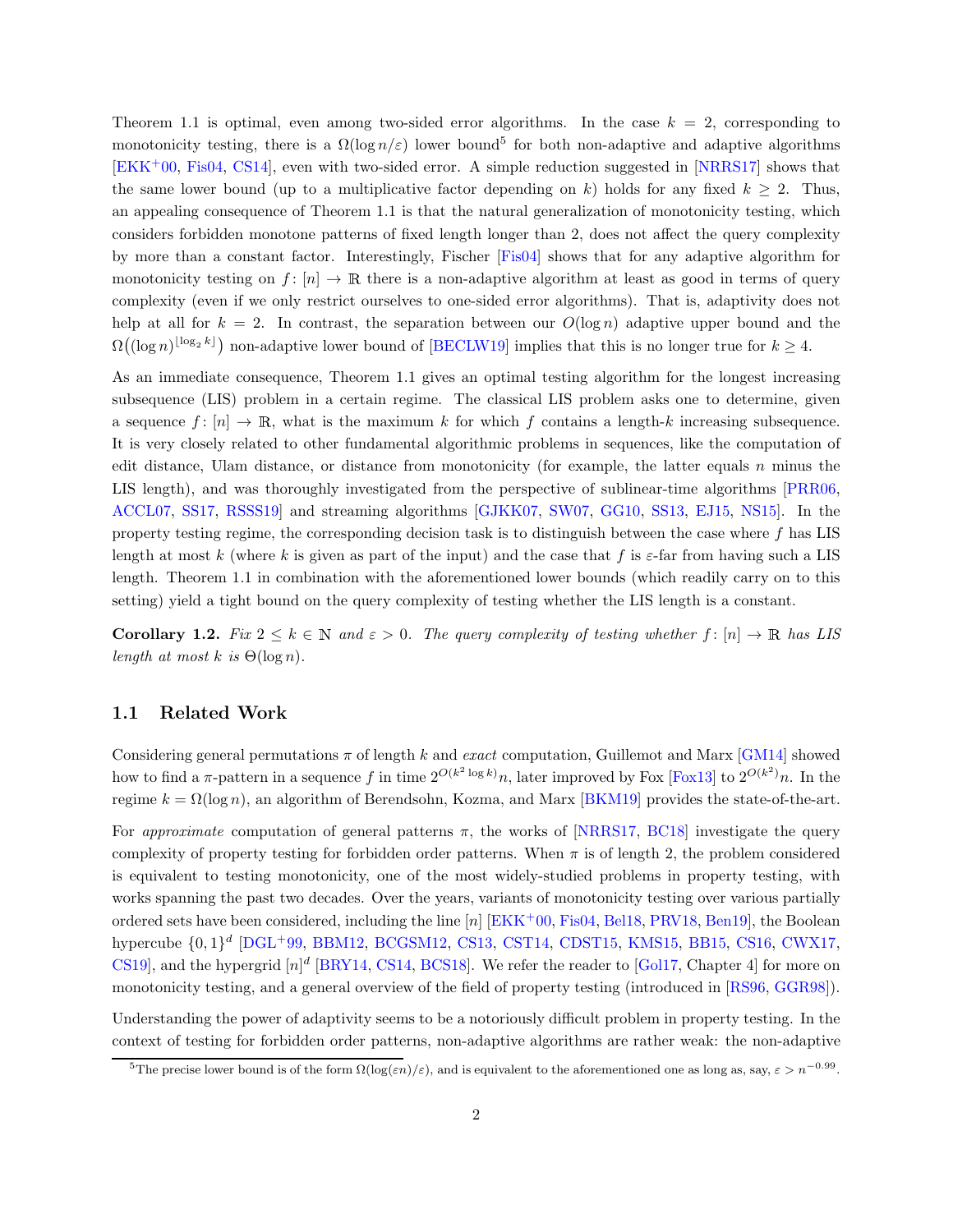query complexity is  $\Omega(n^{1/2})$  for all non-monotone order patterns [\[NRRS17](#page-20-1)], and as high as  $n^{1-1/(k-\Theta(1))}$  for most order patterns of length k [\[BC18\]](#page-18-1). Prior to our work (which shows separation between adaptive and non-adaptive algorithms for monotone patterns), the only case for which adaptive algorithms were known to outperform their non-adaptive counterparts have been for patterns of length 3 in [\[NRRS17](#page-20-1)], and an intriguing conjecture from the same paper suggests that in fact, the query complexity for testing  $\pi$ -freeness is polylogarithmic in n for any fixed-length  $\pi$  – depicting an exponential separation from the non-adaptive case (for non-monotone patterns).

### <span id="page-3-1"></span>1.2 Main Ideas and Techniques

We now describe the intuition behind the proof of Theorem [1.1.](#page-1-2) There are two main technical components: 1) a new structural result for functions  $f : [n] \to \mathbb{R}$  with many length-k monotone subsequences which strengthens a theorem of [\[BECLW19](#page-19-0)], and 2) new (adaptive) algorithmic components which lead to the  $O(\log n)$ -query algorithm. We start by explaining the  $(\log n)^{O(k^2)}$  upper bound of Newman et al. [\[NRRS17](#page-20-1)] and the structural decomposition of [\[BECLW19\]](#page-19-0).

Fix  $k \in \mathbb{N}$  and  $\varepsilon > 0$ , and suppose that  $f: [n] \to \mathbb{R}$  is  $\varepsilon$ -far from  $(12...k)$ -free, that is,  $\varepsilon$ -far from free of length-k increasing subsequences. Notice that f must contain a collection C of at least  $\varepsilon n/k$  pairwise-disjoint increasing subsequences of length  $k$ <sup>[6](#page-3-0)</sup>. For simplicity, consider  $k = 2$  first (which corresponds to the classical problem of monotonicity testing). For any  $x < \ell < y \in [n]$ , we say that  $\ell$  cuts the pair  $(x, y)$  with slack if  $x + (y - x)/3 \le \ell \le y - (y - x)/3$ , or, informally, if  $\ell$  lies roughly "in the middle" of x and y. Additionally, the width of the pair  $(x, y)$  is  $\lfloor \log(y - x) \rfloor$ . Define the collection of copies from C of width w around  $\ell$  by

$$
\mathcal{C}_{\ell,w} = \{(x,y) \in \mathcal{C} : \text{width}(x,y) = w, \ell \text{ cuts } (x,y) \text{ with slack}\}.
$$

Finally, the *density* of copies from C of width w around  $\ell$ , and the total density of C around  $\ell$ , are defined by

$$
\tau_{\mathcal{C}}(\ell, w) = \frac{1}{2^w} \cdot |\mathcal{C}_{\ell,w}| \quad ; \quad \tau_{\mathcal{C}}(\ell) = \sum_{w=1}^{\log n} \tau_{\mathcal{C}}(\ell, w).
$$

A polylogarithmic-query algorithm. Fix a location  $\ell \in [n]$  and a width  $w \in [\log n]$ , and consider drawing  $\Theta(1/\tau_{\mathcal{C}}(\ell,w))$  indices from the interval  $[\ell-2^w,\ell+2^w]$  uniformly at random, querying f in all of these locations. Letting m be the median of the set  $\{f(x): (x, y) \in C_{\ell,w}\}$ , if we manage to query the "1entry" x of some  $(x, y) \in \mathcal{C}_{\ell,w}$  where  $f(x) \leq m$ , and the "2-entry" y' of some  $(x', y') \in \mathcal{C}_{\ell,w}$  where  $f(x') \geq m$ , then  $(x, y')$  would form a valid (12)-pattern, since  $x < \ell < y'$  and  $f(x) \le m \le f(x') \le f(y')$ . By definition, the number of entries x as well as the number of entries y' within  $[\ell - 2^w, \ell + 2^w]$  which may be sampled is at least  $\Omega(\tau_{\mathcal{C}}(\ell,w) \cdot 2^w)$ . Therefore, with good probability,  $\Theta(1/\tau_{\mathcal{C}}(\ell,w))$  uniform queries from the interval will hit at least one such  $x$  and one  $y'$ , which would form the desired (12)-pattern.

We claim that many values of  $\ell \in [n]$  have some width  $w \in [\log n]$  where the density  $\tau_{\mathcal{C}}(\ell, w)$  is large. First, a simple double counting argument shows  $\mathbb{E}_{\ell \in [n]} [\tau_{\mathcal{C}}(\ell)] = \Omega(\varepsilon)$ . On the other hand,  $\tau_{\mathcal{C}}(\ell, w) \leq O(1)$  for any width  $w \in [\log n]$ , and so  $\tau_{\mathcal{C}}(\ell) = O(\log n)$ . Consequently, the probability that a random  $\ell \in [n]$  satisfies  $\tau_{\mathcal{C}}(\ell) = \Omega(\varepsilon)$  is  $\Omega(\varepsilon/\log n)$ . It suffices to pick  $\Theta(\log n/\varepsilon)$  uniformly random  $\ell \in [n]$  in order for one to

<span id="page-3-0"></span><sup>&</sup>lt;sup>6</sup>Otherwise, greedily eliminating these subsequences gives a  $(12...k)$ -free function differing in strictly less than  $\varepsilon n$  inputs.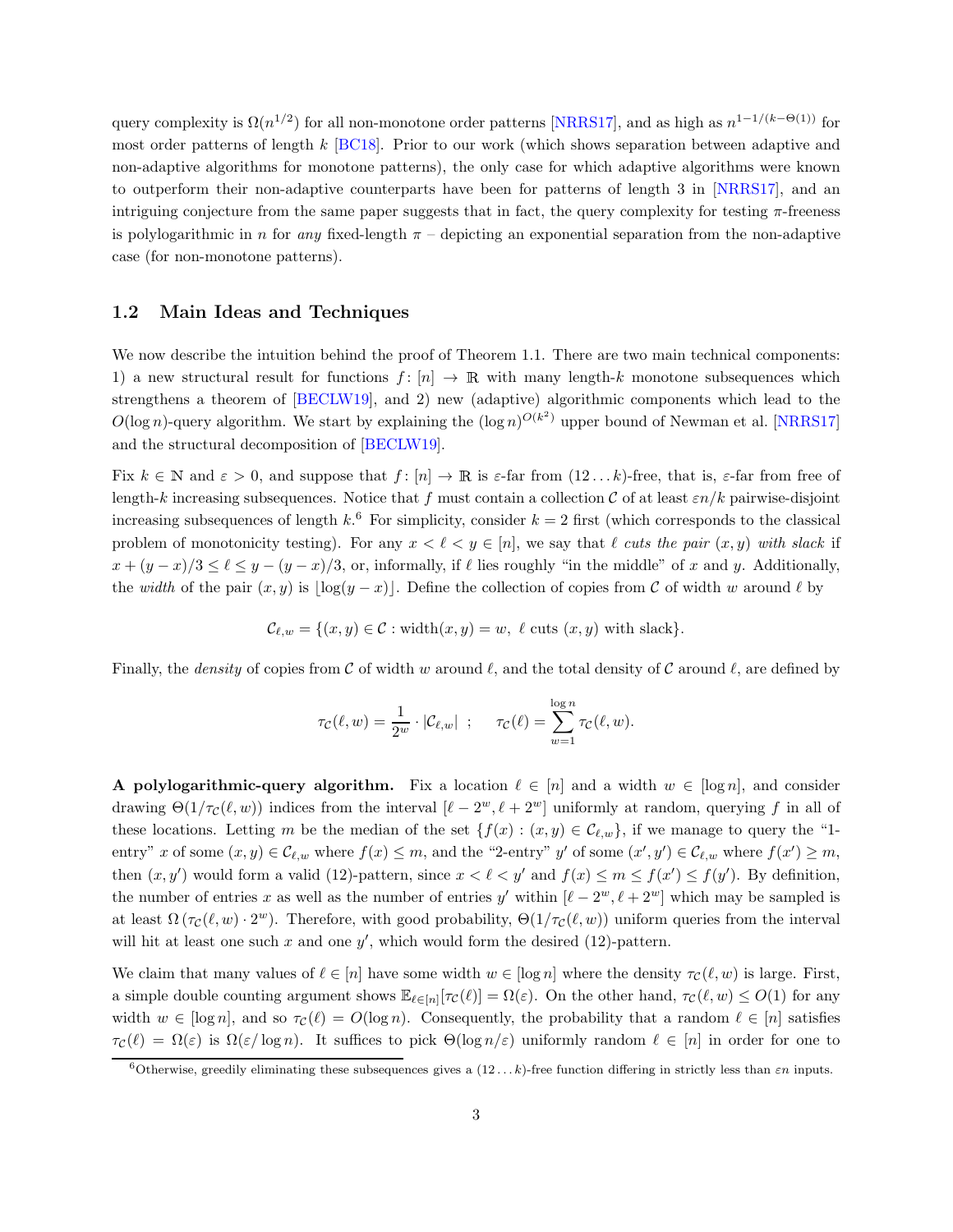satisfy  $\tau_c(\ell) = \Omega(\varepsilon)$  with high probability; and, if this event holds, then there exists  $w \in [\log n]$  for which  $\tau_c(\ell, w) = \Omega(\varepsilon/\log n)$ . We now leverage the querying paradigm described in the previous paragraph: if for any  $\ell \in [n]$  as above and any  $w \in [\log n]$  we query  $\approx \log n/\varepsilon$  uniform locations in  $[\ell - 2^w, \ell + 2^w]$ , then we shall find a (12)-pattern with good probability. In total, this procedure makes  $O(\log^3 n/\varepsilon^2)$  non-adaptive queries.

To deal with general fixed  $k \geq 2$  and  $\varepsilon > 0$ , the (essentially) same reasoning is applied recursively, leading to the  $(\log n)^{O(k^2)}$ -query algorithm of [\[NRRS17](#page-20-1)].

**Structural decomposition.** [\[BECLW19](#page-19-0)] established a structural theorem for functions  $f : [n] \to \mathbb{R}$  that are  $\varepsilon$ -far from  $(12 \ldots k)$ -free, which led to improved non-adaptive algorithms. Specifically, they show that any f which is  $\varepsilon$ -far from  $(12...k)$ -free satisfies at least one of two conditions: either f contains many growing suffixes, or it can be decomposed into *splittable intervals*. For the purpose of this discussion, let  $C$  be any collection of  $\Theta_{k,\varepsilon}(n)$  disjoint  $(12...k)$ -copies in  $f^{\mathcal{X}}$ .

- Growing suffixes: there exist  $\Omega_{k,\varepsilon}(n)$  values of  $\ell \in [n]$  where  $\tau_{\mathcal{C}}(\ell) \geq \Theta_k(\varepsilon)$  and  $\tau_{\mathcal{C}}(\ell,w) \leq$  $\Theta(\tau_{\mathcal{C}}(\ell)/k)$  for every  $w \in [\log n]$ . In other words, many  $\ell \in [n]$  have that the sum of local densities,  $\tau_{\mathcal{C}}(\ell)$  of  $(12...k)$ -patterns in intervals of growing widths is not too small, and furthermore, the densities are not concentrated on any small set of widths w. Any such  $\ell$  is said to be the starting point of a growing suffix.
- Splittable intervals: there exist  $c \in [k-1]$  and a collection of pairwise-disjoint intervals  $I_1, \ldots, I_s \subset$ [n] with  $\sum_{i=1}^{s} |I_i| = \Theta_{k,\varepsilon}(n)$ , so that each  $I_i$  contains a dense collection of disjoint  $(12...k)$ -patterns of a particular structure. Specifically, each such interval  $I_i$  can be partitioned into three disjoint intervals  $L_i, M_i, R_i$  (in this order), each of size  $\Omega_k(|I_i|)$ , where  $I_i$  fully contains  $\Omega_{k,\varepsilon}(|I_i|)$  disjoint copies of  $(12...k)$ -patterns, in which the first c entries lie in  $L_i$ , and the last  $k - c$  entries lie in  $R_i$  (none of these entries lies in  $M_i$ ).

[\[BECLW19](#page-19-0)] proceeds by devising an  $O_{k,\varepsilon}(\log n)$ -query non-adaptive algorithm for the growing suffixes case, and an  $O_{k,\varepsilon}((\log n)^{\lfloor \log_2 k \rfloor})$ -query non-adaptive algorithm for the splittable intervals case. Thus, in order to obtain an  $O_{k,\varepsilon}(\log n)$ -query *adaptive* algorithm, it suffices to develop such an algorithm under the splittable intervals assumption.

Robustifying the structural decomposition. The splittable intervals condition, however, does not seem strong enough for our purposes: in order to utilize it, one would seemingly have to "identify", in some way, which parts of our sequence constitute splittable intervals, which is not clear how to do efficiently. In order to bypass this issue, we substantially strengthen the structural theorem. The stronger statement asserts that any  $f: [n] \to \mathbb{R}$  that is  $\varepsilon$ -far from  $(12 \dots k)$ -free either satisfies the growing suffixes condition, defined previously, or a robust version of the splittable intervals condition, defined as follows.

<span id="page-4-0"></span> $7T\sigma$  simplify the discussion, in the rest of this exposition we will generally not be interested in the exact dependence on the parameters k and  $\varepsilon$ , and for convenience we often use notions like  $O_{k,\varepsilon}(\cdot)$  and  $\Omega_{k,\varepsilon}(\cdot)$  that hide this dependence.

<span id="page-4-1"></span><sup>&</sup>lt;sup>8</sup>We have previously defined the notions of cutting with slack and density only for the case  $k = 2$ , but they generalize rather naturally to any k. First, define the gap index of a  $(12...k)$ -pattern in f in locations  $x_1 < ... < x_k \in [n]$  as the smallest integer  $c \in [k-1]$  maximizing  $x_{c+1} - x_c$ ; the above copy is cut by  $\ell$  with slack if  $x_i + (x_{c+1} - x_c)/3 \leq \ell \leq x_{c+1} - (x_{c+1} - x_c)/3$ . The gap-width of the copy is log( $x_{c+1} - x_c$ ). The definitions of  $\mathcal{C}_{\ell,w}$ ,  $\tau_{\mathcal{C}}(\ell,w)$ ,  $\tau_{\mathcal{C}}(\ell)$  can then be generalized in a straightforward manner, replacing "width" with "gap width" wherever relevant.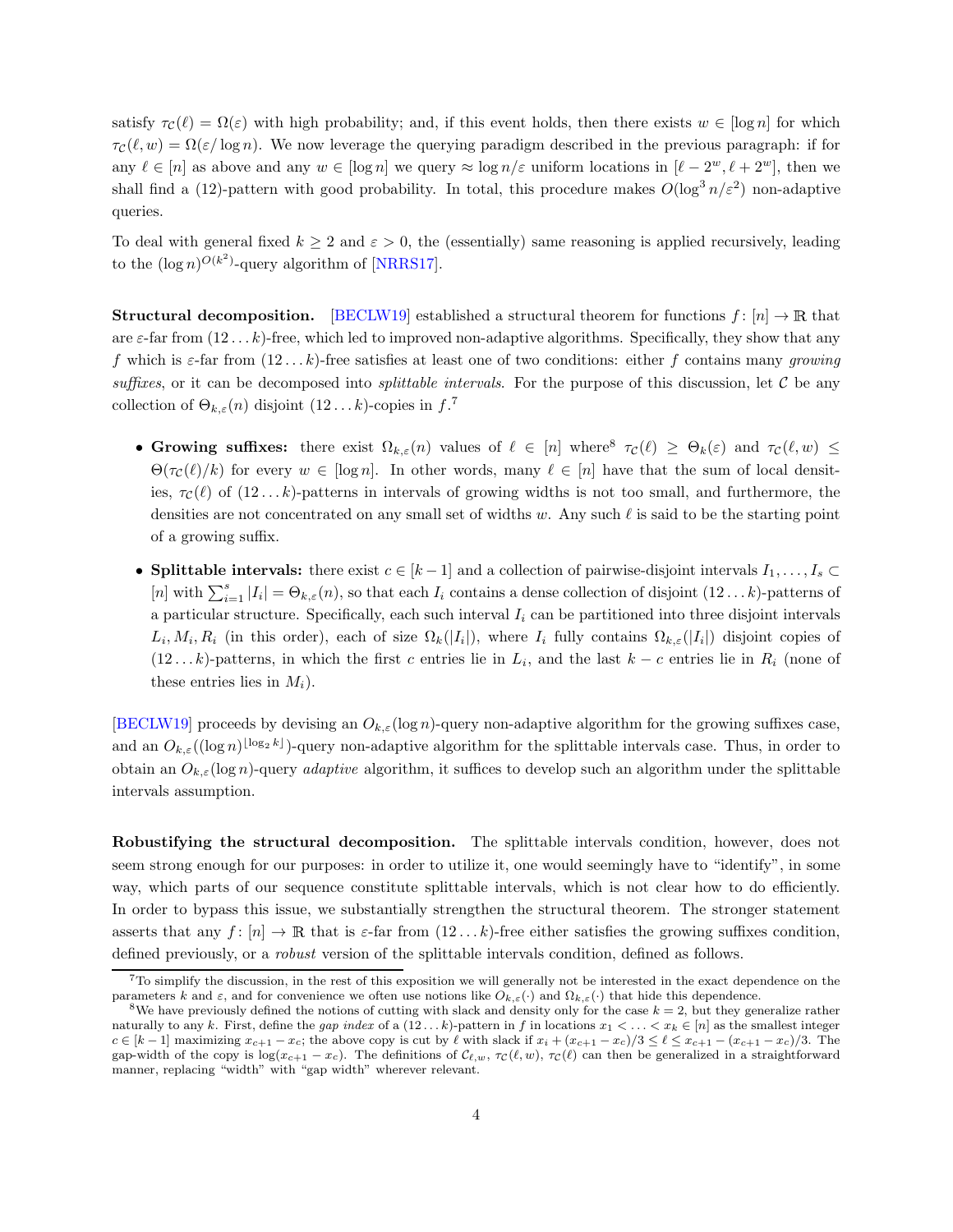• Robust splittable intervals: there exist  $c \in [k-1]$  and a collection of pairwise-disjoint intervals  $I_1, \ldots, I_s \subset [n]$  satisfying the same properties as in the "splittable intervals" setting described above (with slightly different dependence on  $\varepsilon$  and k in the  $\Theta_{k,\varepsilon}(\cdot)$  term). Additionally, any interval  $J \subset [n]$ which contains an interval  $I_j$  is itself far from  $(12...k)$ -free, i.e. it contains a collection of  $\Omega_{k,\varepsilon}(|J|)$ disjoint  $(12...k)$ -copies.

Towards an algorithm. At a high level, the algorithms of [\[BECLW19\]](#page-19-0) and [\[NRRS17\]](#page-20-1) proceed in a recursive manner where each step tries to find the relevant width considered (which is one of  $\Omega(\log n)$ options). Since their algorithms are non-adaptive, they consider all  $\Omega(\log n)$  options in recursive steps, and hence, suffer a logarithmic factor with each step. Since our algorithm is adaptive, we want to choose one of the widths to recurse on. The algorithm will ensure that the width considered is large enough. When the width chosen is not too much larger, our recursive step proceeds similarly to [\[NRRS17](#page-20-1)]; we call this the *fitting case*. However, the width considered may be too large; we call this case *overshooting*. In order to deal with the overshooting case, we algorithmically utilize the robust structural theorem in a somewhat surprising manner in order to detect a  $(12...k)$ -copy.

We now expand on the above idea and provide an informal description. As [\[BECLW19\]](#page-19-0) gives an  $O_{k,\varepsilon}(\log n)$ query algorithm when our function f satisfies the growing suffixes condition, we may assume that f satisfies the robust splittable intervals condition. Consider sampling, for  $O_{k,\varepsilon}(1)$  repetitions, an index  $x \in [n]$  uniformly at random, and for each  $t \in [\log n]$ , a random index  $y_t \in [x, x + 2^t]$ . Consider the following event:

The index x is a (sufficiently well-behaved)<sup>[9](#page-5-0)</sup> first element in some  $(12...k)$ -pattern falling in some robust splittable interval  $I_j$ , and for  $t^* \in [\log n]$  satisfying  $|I_j| \leq 2^{t^*} \leq 2|I_j|$ ,  $y_{t^*}$  is a (well-behaved)  $(c + 1)$ -th element in some  $(12...k)$ -pattern falling in  $I_j$ .

We claim that the above event occurs with high (constant) probability for at least one choice of  $x$ , and that when this event does occur, the algorithm can be recursively applied without incurring a multiplicative logarithmic factor. Indeed, suppose that the above holds for some  $x^{10}$  $x^{10}$  $x^{10}$  We set  $y$  to be  $y_t$ , where t is the largest such that  $f(x) < f(y_t)$  holds, and notice in particular that  $t \geq t^*$ . This means that  $x < y$  and  $f(\boldsymbol{x}) < f(\boldsymbol{y}).$ 

The fitting case occurs when t (achieving the maximum above) is roughly the same as  $t^*$ . To handle this case, we recurse by finding a  $(12...c)$ -patterns in  $L_j$ , and  $(12... (k - c))$ -pattern in  $R_j$ . At a high level, if one takes  $\Theta_{k,\varepsilon}(1)$  independent uniform samples z from  $[x, y]$ , then one of them is likely to fall in the middle part  $M_j$  of  $I_j$ , so that  $L_j \subset [x-2^t,z]$  and  $R_j \subset [z, y+2^t]$ , allowing us to proceed recursively. While this description omits a few details, the intuition proceeds similarly to [\[NRRS17\]](#page-20-1), except that the recursion occurs only on one width, namely, t, and does not lose multiplicative logarithmic factors as in the previous approaches.

<span id="page-5-0"></span><sup>&</sup>lt;sup>9</sup>Recall that, in the first polylogarithmic-query qlgorithm described above, we hoped to hit a "1-entry" x whose value  $f(x)$  is no higher than some suitable median value; the "well-behaved" requirements are of similar flavor, and do not incur more than a constant overhead on the query complexity.

<span id="page-5-1"></span><sup>&</sup>lt;sup>10</sup>More precisely, our algorithm runs this procedure for any of our choices of  $x$ , without "knowing" which of them satisfies the above event. Since the total number of choices is  $O_{k,\varepsilon}(1)$ , this incurs only a constant overhead.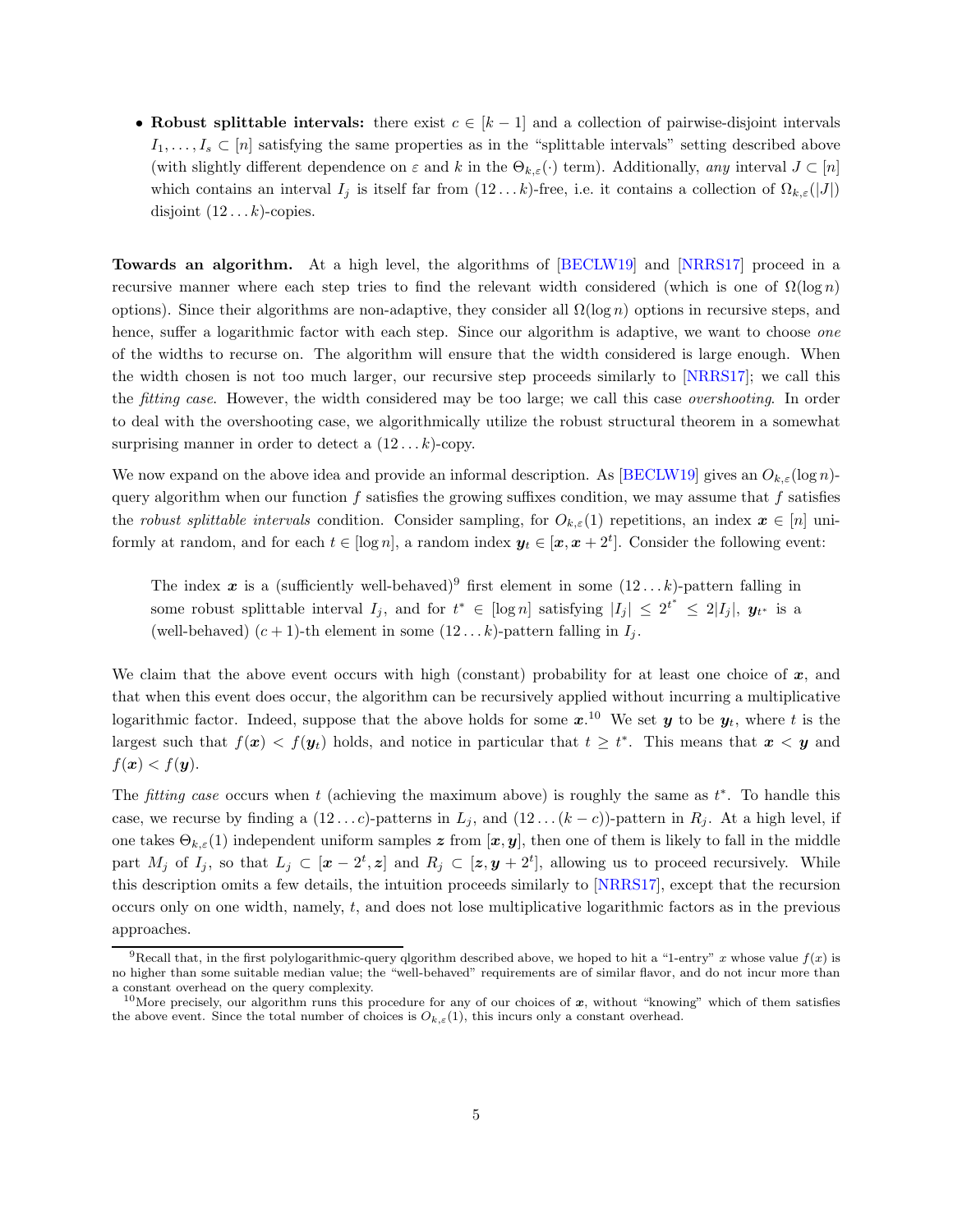**The overshooting component.** The other case, of *overshooting*, occurs when t is significantly larger than t ∗ . We expand on the main ideas here in more detail; the strong guarantee given by the robust splittable intervals condition adds a "for all" element into the structural characterization, which is able to treat the problem posed by overshooting in a rather surprising and non-standard way. Since  $t$  is much larger than  $\log |I_j|$ , there exist  $k-2$  intervals  $J_1, \ldots, J_{k-2} \subset [\mathbf{x}, \mathbf{y}]$  satisfying the following conditions:

- $J_1$  lies immediately after the interval  $I_j$  (recall that  $I_j$  is the interval containing  $\boldsymbol{x}$ ).
- $J_{i+1}$  lies immediately after  $J_i$ , for any  $i \in [k-3]$ .
- $\bullet$   $|J_1| = |I_j| \cdot \alpha_{k,\varepsilon}|$  and  $|J_{i+1}| = |J_i| \cdot \alpha_{k,\varepsilon}|$  for any  $i \in [k-3]$ , for some large enough  $\alpha_{k,\varepsilon} > 1$ .

For any  $i \in [k-2]$ , set  $J'_i$  to be the minimal interval containing both  $I_j$  and  $J_i$ . The robust splittable intervals condition asserts that (since each  $J_i'$  contains the splittable interval  $I_j$ ) the number of disjoint  $(12...k)$ -copies in  $J'_i$  is proportional to  $|J'_i|$ , and provided that  $\alpha_{k,\varepsilon}$  is large enough, this means that  $J_i = J'_i \setminus J'_{i-1}$  also contains a collection  $\mathcal{T}_i$  of  $\Omega_{k,\varepsilon}(|J_i|)$  disjoint  $(12 \dots k)$ -copies. We now define two sets  $\mathcal{A}_i$  and  $\mathcal{B}_i$  as follows. Let  $\mathcal{A}_i$  be the collection of prefixes  $(a_1, \ldots, a_{i+1})$  of k-tuples from  $\mathcal{T}_i$  with  $f(a_{i+1}) < f(y)$ , and let  $\mathcal{B}_i$  be the collection of suffixes  $(a_{i+1},..., a_k)$  of k-tuples from  $\mathcal{T}_i$  with  $f(a_{i+1}) \geq f(y)$ . As  $|\mathcal{T}_i| = |\mathcal{A}_i| + |\mathcal{B}_i|$ , one of  $\mathcal{A}_i$ and  $\mathcal{B}_i$  is large (i.e. has size at least  $\Omega_{k,\varepsilon}(|J_i|)$ ).

This seemingly innocent combinatorial idea can be exploited non-trivially to find a  $(12...k)$ -copy. Specifically, the algorithm to handle overshooting aims to find (recursively) shorter increasing subsequences in  $J_1, \ldots, J_{k-2}$ , with the hope of combining them together into a  $(12 \ldots k)$ -copy. Concretely, for any  $i \in [k-2]$ , we make two recursive calls of our algorithm on  $J_i$ : one for a  $(k-i)$ -increasing subsequence in  $J_i$  whose values are at least  $f(y)$ ,<sup>[11](#page-6-0)</sup> and a second for an  $(i + 1)$ -increasing subsequence in  $J_i$ , with values smaller than  $f(y)$ . By induction, the first recursive call succeeds with good probability if  $|\mathcal{A}_i|$  is large, while the second call succeeds with good probability if  $|\mathcal{B}_i|$  is large. Since for any i either  $|\mathcal{A}_i|$  or  $|\mathcal{B}_i|$  must be large, at least one of the following must hold.

- $\mathcal{B}_1$  is large. In this case we are likely to find a length- $(k-1)$  monotone pattern in  $J_1$  with values at least  $f(y) > f(x)$ , which combines with x to form a length-k monotone pattern.
- $\mathcal{A}_{k-2}$  is large. Here we are likely to find a length- $(k-1)$  monotone pattern in  $J_{k-2}$  whose values lie below  $f(y)$ , which combines with  $y$  to form a length-k monotone pattern.
- There exists  $i \in [k-3]$  where both  $A_i$  and  $B_{i+1}$  are large. Here we will find, with good probability, a length-(i+1) monotone pattern in  $J_i$  with values below  $f(y)$ , and a length-( $k-i-1$ ) monotone pattern in  $J_{i+1}$  with values above  $f(y)$ ; together these two patterns combine to form a  $(12...k)$ -pattern.

In all cases, a  $k$ -increasing subsequence is found with good probability.

Finally, for the query complexity, our algorithm (which runs both the "fitting" component and the "overshooting" component, to address both cases) makes  $O_{k,\varepsilon}(\log n)$  queries: each call makes  $O_{k,\varepsilon}(\log n)$  queries in itself and  $O_{k,\varepsilon}(1)$  additional calls recursively, where the recursion depth is bounded by k. It follows that the total query complexity is of the form  $O_{k,\varepsilon}(\log n)$ .

<span id="page-6-0"></span> $11$ Technically speaking, our algorithm can be configured to only look for increasing subsequences whose values lie in some range; we use this to make sure that shorter increasing subsequences obtained from the recursive calls of the algorithm can eventually be concatenated into a valid length-k one.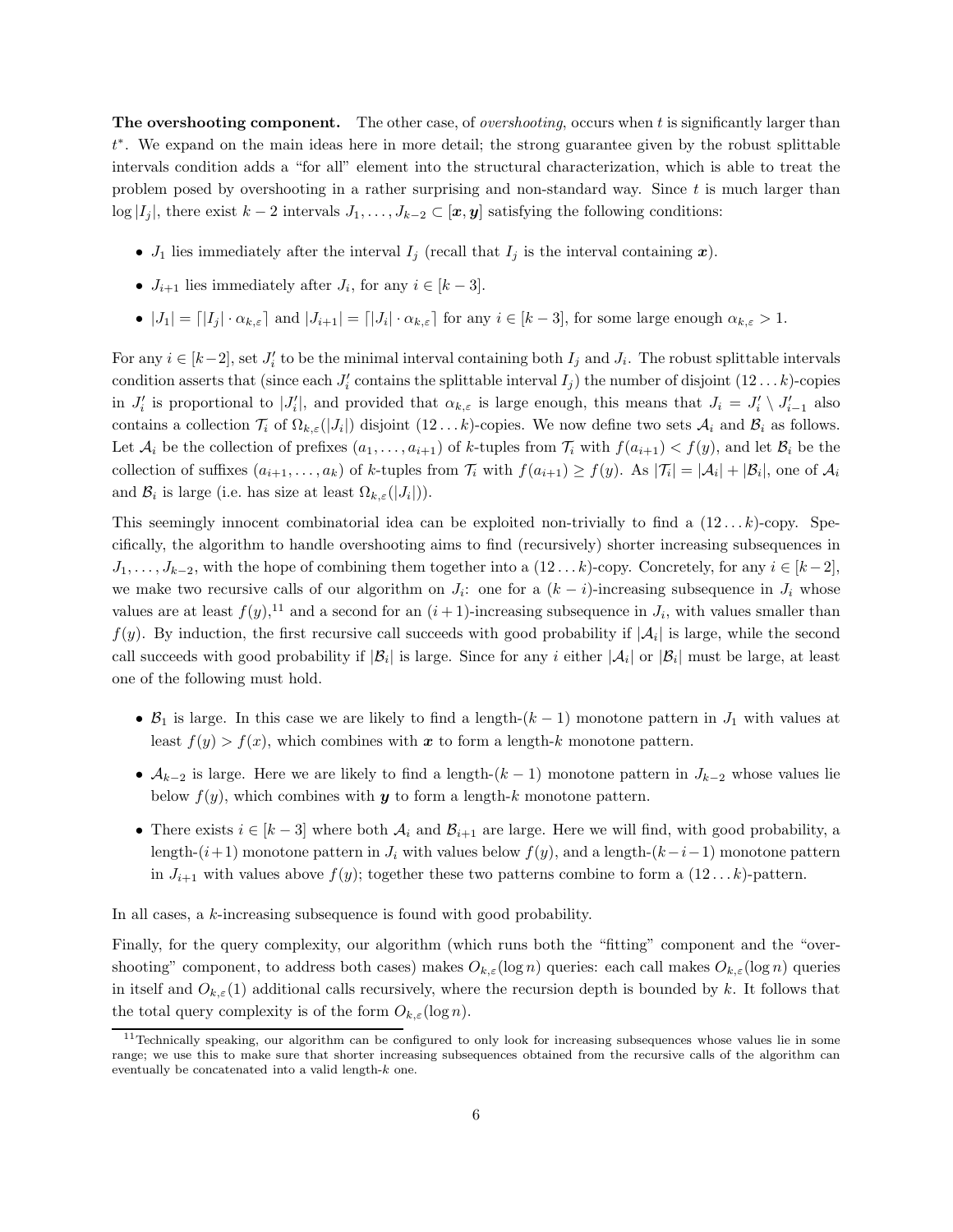#### 1.3 Notation

All logarithms considered are base 2. We consider functions  $f: I \to \mathbb{R}$ , where  $I \subseteq [n]$ , as the inputs and main objects of study. An *interval* in [n] is a set  $I \subseteq [n]$  of the form  $I = \{a, a+1, \ldots, b\}$ . At many places throughout the paper, we think of augmenting the image with a special character ∗ to consider  $f: I \to \mathbb{R} \cup \{*\}.$  \* can be thought of as a masking operation: In many cases, we will only be interested in entries x of f so that  $f(x)$  lies in some prescribed (known in advance) range of values  $R \subseteq \mathbb{R}$ , so that entries outside this range will be marked by  $\ast$ . Whenever the algorithm queries  $f(x)$  and observes  $\ast$ , it will interpret this as an incomparable value (with respect to ordering) in <sup>R</sup>. As a result, ∗-values will never be part of monotone subsequences. We note that augmenting the image with ∗ was unnecessary in [\[NRRS17,](#page-20-1) [BECLW19](#page-19-0)] because they only considered non-adaptive algorithms. We say that for a fixed  $f: I \to \mathbb{R} \cup \{*\}$ , the set T is a collection of disjoint monotone subsequences of length k if it consists of tuples  $(i_1,\ldots,i_k) \in I^k$ , where  $i_1 < \cdots < i_k$  and  $f(i_1) < \cdots < f(i_k)$ , and furthermore, for any two tuples  $(i_1,\ldots,i_k)$ and  $(i'_1, \ldots, i'_k)$ , their intersection (as sets) is empty. We also denote  $E(T)$  as the union of indices in k-tuples of T, i.e.,  $E(T) = \bigcup_{(i_1,\ldots,i_k)\in T} \{i_1,\ldots,i_k\}$ . Finally, we let poly(·) denote a large enough polynomial whose degree is (bounded by) a universal constant.

# 2 Stronger structural dichotomy

In this section, we establish the structural foundations – specifically, the *growing suffixes* versus *robust* splittable intervals dichotomy – lying at the heart of our adaptive algorithm. We start with the definitions. The first is the definition of a growing suffix setting, as given in [\[BECLW19](#page-19-0)]. For what follows, for an index  $\ell \in [n]$  define  $\eta_{\ell} = \lceil \log_2(n-\ell) \rceil$ , and for any  $t \in [\eta_{\ell}]$  set  $S_t(\ell) = [a+2^{t-1}, a+2^t) \cap [n]$ . Note that the intervals  $S_1, \ldots, S_{\eta_{\ell}}$  are a partition of  $(\ell, n]$  into intervals of exponentially increasing length (except for maybe the last one). Finally, the tuple  $S(\ell) = (S_t(\ell))_{t \in [\eta_\ell]}$  is called the *growing suffix* starting at  $\ell$ .

<span id="page-7-0"></span>**Definition 2.1** (Growing suffixes (see [\[BECLW19\]](#page-19-0), Definition 2.4)). Let  $\alpha, \beta \in [0, 1]$ . We say that an index  $\ell \in [n]$  starts an  $(\alpha, \beta)$ -growing suffix if, when considering the collection of intervals  $S(\ell) = \{S_t(\ell) : t \in [n_\ell]\},$ for each  $t \in [\eta_\ell]$  there is a subset  $D_t(\ell) \subseteq S_t(\ell)$  of indices such that the following properties hold.

- 1. We have  $|D_t(\ell)|/|S_t(\ell)| \leq \alpha$  for all  $t \in [\eta_\ell]$ , and  $\sum_{t=1}^{\eta_\ell} |D_t(\ell)|/|S_t(\ell)| \geq \beta$ .
- 2. For every  $t, t' \in [\eta_a]$  where  $t < t'$ , if  $a \in D_t(\ell)$  and  $a' \in D_{t'}(\ell)$ , then  $f(a) < f(a')$ .

<span id="page-7-1"></span>The second definition, also from [\[BECLW19](#page-19-0)], describes the (non-robust) splittable intervals setting.

**Definition 2.2** (Splittable intervals (see [\[BECLW19\]](#page-19-0), Definition 2.5)). Let  $\alpha, \beta \in (0,1]$  and  $c \in [k-1]$ . Let  $I\subseteq [n]$  be an interval, let  $T\subseteq I^k$  be a set of disjoint, length-k monotone subsequences of f lying in I, and define

$$
T^{(L)} = \{(i_1, \ldots, i_c) \in I^c : (i_1, \ldots, i_c) \text{ is a prefix of a } k \text{-tuple in } T\}, \text{ and}
$$
  

$$
T^{(R)} = \{(j_1, \ldots, j_{k-c}) \in I^{k-c} : (j_1, \ldots, j_{k-c}) \text{ is a suffix of a } k \text{-tuple in } T\}.
$$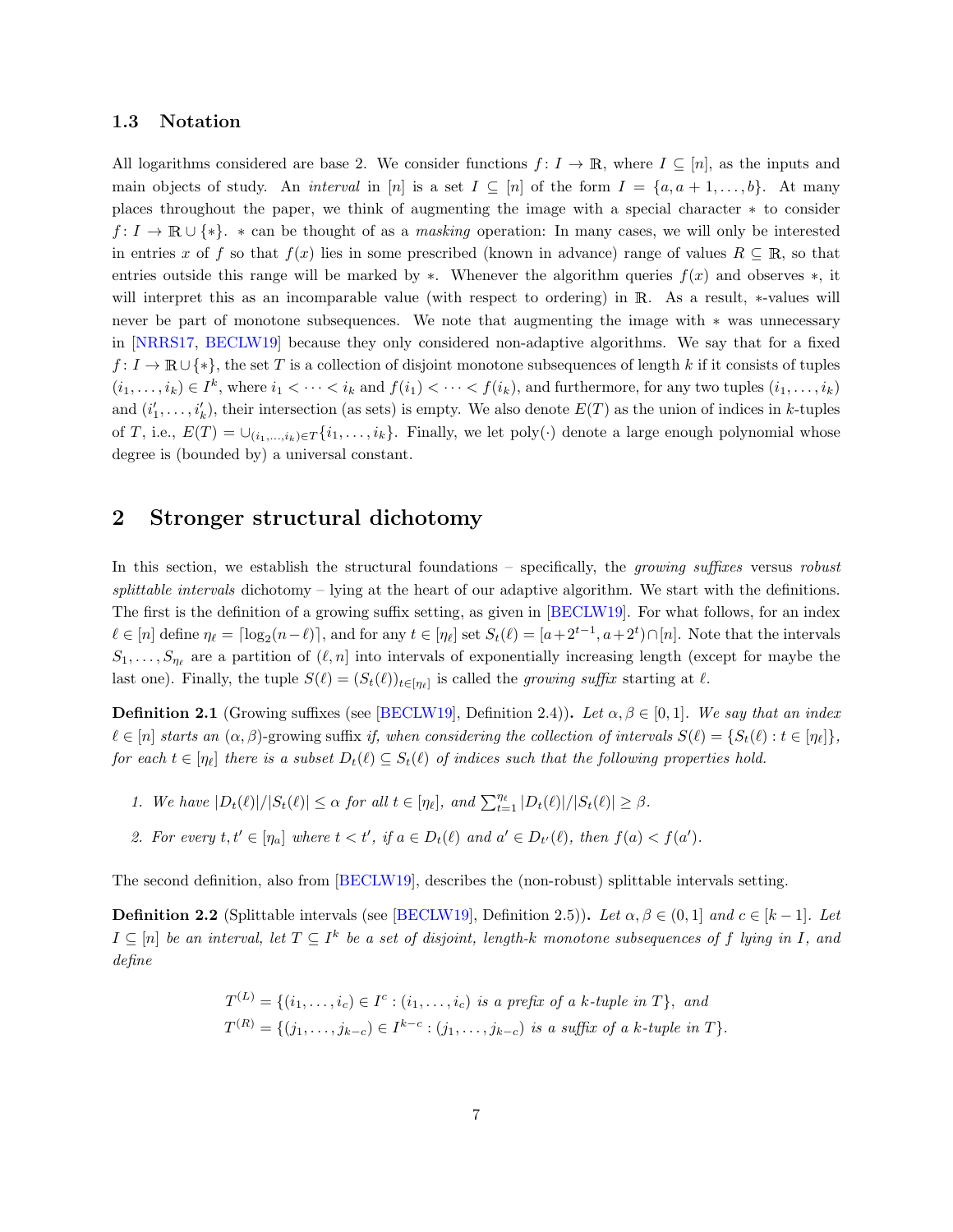We say that the pair  $(I, T)$  is  $(c, \alpha, \beta)$ -splittable if  $|T|/|I| \geq \beta$ ;  $f(i_c) < f(j_1)$  for every  $(i_1, \ldots, i_c) \in T^{(L)}$ and  $(j_1,\ldots,j_{k-c})\in T^{(R)}$ ; and there is a partition of I into three adjacent intervals  $L, M, R\subseteq I$  (that appear in this order, from left to right) of size at least  $\alpha|I|$ , satisfying  $T^{(L)} \subseteq L^c$  and  $T^{(R)} \subseteq R^{k-c}$ .

A collection of disjoint interval-tuple pairs  $(I_1, T_1), \ldots, (I_s, T_s)$  is called a  $(c, \alpha, \beta)$ -splittable collection of T if each  $(I_j, T_j)$  is  $(c, \alpha, \beta)$ -splittable and the sets  $(T_j : j \in [s])$  partition T.

<span id="page-8-1"></span>The following theorem presents the growing suffixes versus (non-robust) splittable intervals dichotomy, which is among the main structural results of [\[BECLW19\]](#page-19-0).[12](#page-8-0)

**Theorem 2.3** ([\[BECLW19](#page-19-0)]). Let  $k, n \in \mathbb{N}$ ,  $\varepsilon \in (0,1)$ , and  $C > 0$ , and let  $I \subseteq [n]$  be an interval. Let  $f: I \to \mathbb{R} \cup \{*\}$  be a function and let  $T^0 \subseteq I^k$  be a set of at least  $\varepsilon |I|$  disjoint monotone subsequences of f of length k. Then there exist  $\alpha \in (0,1)$  and  $p > 0$  satisfying  $\alpha \geq \Omega(\varepsilon/k^5)$  and  $p \leq \text{poly}(k \log(1/\varepsilon))$  such that at least one of the following conditions holds.

- <span id="page-8-3"></span><span id="page-8-2"></span>1. Growing suffixes: There exists a set  $H \subseteq [n]$ , of indices that start an  $(\alpha, Ck\alpha)$ -growing suffix, satisfying  $\alpha|H| > (\varepsilon/p)n$ .
- 2. Splittable intervals (non-robust): There exist an integer c with  $1 \leq c \leq k$ , a set T, with  $E(T) \subseteq E(T^0)$ , of disjoint length-k monotone subsequences, and a  $(c, 1/(6k), \alpha)$ -splittable collection of T, consisting of disjoint interval-tuple pairs  $(I_1, T_1), \ldots, (I_s, T_s)$ , such that

$$
\alpha \sum_{h=1}^{s} |I_h| \ge |T^0|/p. \tag{1}
$$

As argued in Section [1.2,](#page-3-1) the splittable intervals condition does not seem strong enough by itself to be useful for adaptive algorithms. Therefore, we next aim to establish a stronger structural dichotomy, asserting that f either satisfies the growing suffixes condition, or a robust version of the splittable intervals condition. The next lemma will imply that the growing suffixes condition can be robustified by merely throwing away a subset of "bad" splittable intervals.

<span id="page-8-4"></span>**Lemma 2.4.** Let  $\alpha \in (0,1)$  and let  $I \subset \mathbb{N}$  be an interval. Suppose that  $I_1, \ldots, I_s \subset I$  are disjoint intervals such that  $\sum_{h=1}^{s} |I_h| \ge \alpha |I|$ . Then there exists a set  $G \subset [s]$  such that

$$
\sum_{h \in G} |I_h| \ge (\alpha/4)|I|,
$$

and for every interval  $J \subset I$  that contains an interval  $I_h$  with  $h \in G$ ,

$$
\sum_{h \in [s] \colon I_h \subset J} |I_h| \ge (\alpha/4)|J|.
$$

*Proof.* Let  $B \subseteq [s]$  be the set of indices h for which there is an interval  $J_h \supseteq I_h$  satisfying  $\sum_{h \in [s]:I_h \subseteq J} |I_h|$  $(\alpha/4)|J|$ . For each  $h \in B$  fix such a containing interval  $J(I_h)$ .

Let J be a minimal subset of  $\{J(I_h): h \in B\}$  with the following property: for any  $h \in B$  there exists  $J \in \mathcal{J}$ containing  $I_h$ . Such a minimal subset clearly exists, since  $\{J(I_h): h \in B\}$  itself satisfies this property (but

<span id="page-8-0"></span><sup>&</sup>lt;sup>12</sup>In [\[BECLW19](#page-19-0)], the theorem is stated with respect to two parameters, k, k<sub>0</sub>. For our purpose it suffices to set  $k_0 = k$ .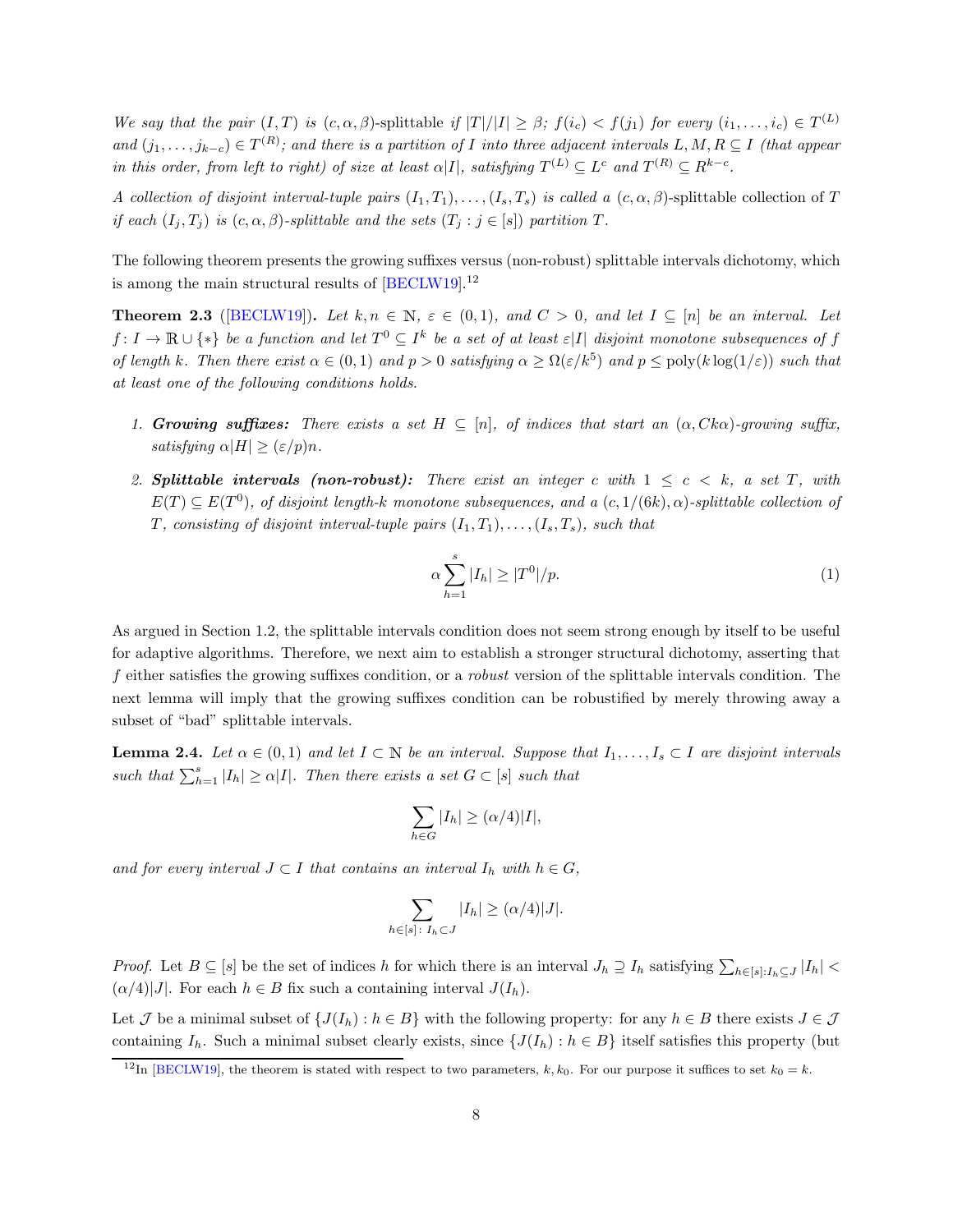is not necessarily minimal). The next claim asserts that no vertex is covered more than three times by sets in  $\mathcal{J}$ .

#### **Claim 2.5.** Every element  $x \in I$  is contained in at most three intervals from  $J$ .

*Proof.* The proof follows from the minimality of J. Consider first the case where  $x \in I_{h^*}$  for some  $h^* \in B$ . Let  $J_L = [a_L, b_L]$  be an interval from  $\mathcal J$  that contains x, and whose left-most element  $a_L$  is furthest to the left among all intervals from J that contain x; pick  $J_R = [a_R, b_R]$  symmetrically, with  $b_R$  being furthest possible to the right; and let  $J_M = [a_M, b_M]$  be an interval from  $\mathcal J$  that contains  $I_h$ . We claim that  $\mathcal J$ does not have any other intervals that contain x. Suppose, to the contrary, that there exists  $J = [a, b] \in \mathcal{J}$ containing x where  $J \neq J_L, J_R, J_M$ ; note that by definition of  $J_L$  and  $J_M$ ,  $a_L \leq a$  and  $b_R \geq b$ .

We claim that  $\mathcal{J} \setminus \{J\}$  covers all intervals  $I_h$  with  $h \in [B]$ ; it suffices to show that for any  $h \in B$  such that  $I_h \subset J$ , one of the intervals  $J_L, J_R, J_M$  covers  $I_h$ . Consider  $h \in B$  such that  $I_h \subset J$ , and write  $I_h = [c, d]$ . If  $h = h^*$ , then  $I_h \subset J_M$ . If  $I_h$  lies to the left of  $I_{h^*}$ , then  $d < x \leq b_L$ , and  $c \geq a \geq a_L$ , so  $I_h \subseteq J_L$ . Similarly, if  $I_h$  lies to the right of  $I_h$ , then  $I_h \subseteq J_R$ . It follows that, indeed, intervals from  $\mathcal{J} \setminus \{J\}$  cover all intervals in  $\{I_h : h \in B\}$ , contradicting the minimality of  $\mathcal{J}$ .

Now, if x is not contained in any interval of  $I_h$  with  $h \in B$ , then we can show similarly that there are at most two intervals from  $\mathcal J$  that contain x, by defining  $J_L$  and  $J_R$  as above.  $\Box$ 

Let U be the union of intervals from  $\mathcal J$ . In light of the above claim,

$$
\sum_{h\in B} |I_h| \leq \sum_{J\in\mathcal{J}} \left( \sum_{h\in[s]:\,I_h\subseteq J} |I_h| \right) < \frac{\alpha}{4} \cdot \sum_{J\in\mathcal{J}} |J| \leq \frac{3\alpha}{4} \cdot |U| \leq \frac{3\alpha}{4} \cdot |I|,
$$

where the first inequality holds because each  $I_h$  with  $h \in B$  is covered by an interval in  $\mathcal{J}$ ; the second inequality follows as J consists of sets  $J(I_h)$  with  $h \in B$ ; the third inequality follows from the claim; and the last one holds because  $U \subset I$ . Finally, let  $G = [s] \setminus [B]$ . By assumption on  $\sum_h |I_h|$  and the previous line,

$$
\sum_{h\in G}|I_h|=\sum_{h\in [s]}|I_h|-\sum_{h\in B}|I_h|\geq \alpha|I|-\frac{3\alpha}{4}\cdot|I|=\frac{\alpha}{4}\cdot|I|,
$$

and every interval J that contains an interval  $I_h$  with  $h \in G$  satisfies  $\sum_{h\in [s]: I_h\subset J} |I_h| \geq (\alpha/4)|J|$ , as required.  $\Box$ 

<span id="page-9-0"></span>The robust version of the structural dichotomy is stated below; the proof follows easily from the basic structural dichotomy in combination with the last lemma.

**Theorem 2.6** (Robust structural theorem). Let  $k, n \in \mathbb{N}$ ,  $\varepsilon \in (0,1)$ , and  $C > 0$ , and let  $I \subseteq [n]$  be an interval. Let  $f: I \to \mathbb{R} \cup \{*\}$  be an array and let  $T^0 \subseteq I^k$  be a set of at least  $\varepsilon|I|$  disjoint length-k monotone subsequences of f. Then there exist  $\alpha \in (0,1)$  and  $p > 0$  with  $\alpha \geq \Omega(\varepsilon/k^5)$  and  $p \leq \text{poly}(k \log(1/\varepsilon))$  such that at least one of the following holds.

1. Growing suffixes: There exists a set  $H \subseteq [n]$ , of indices that start an  $(\alpha, Ck\alpha)$ -growing suffix, satisfying  $\alpha|H| \geq (\varepsilon/p)n$ .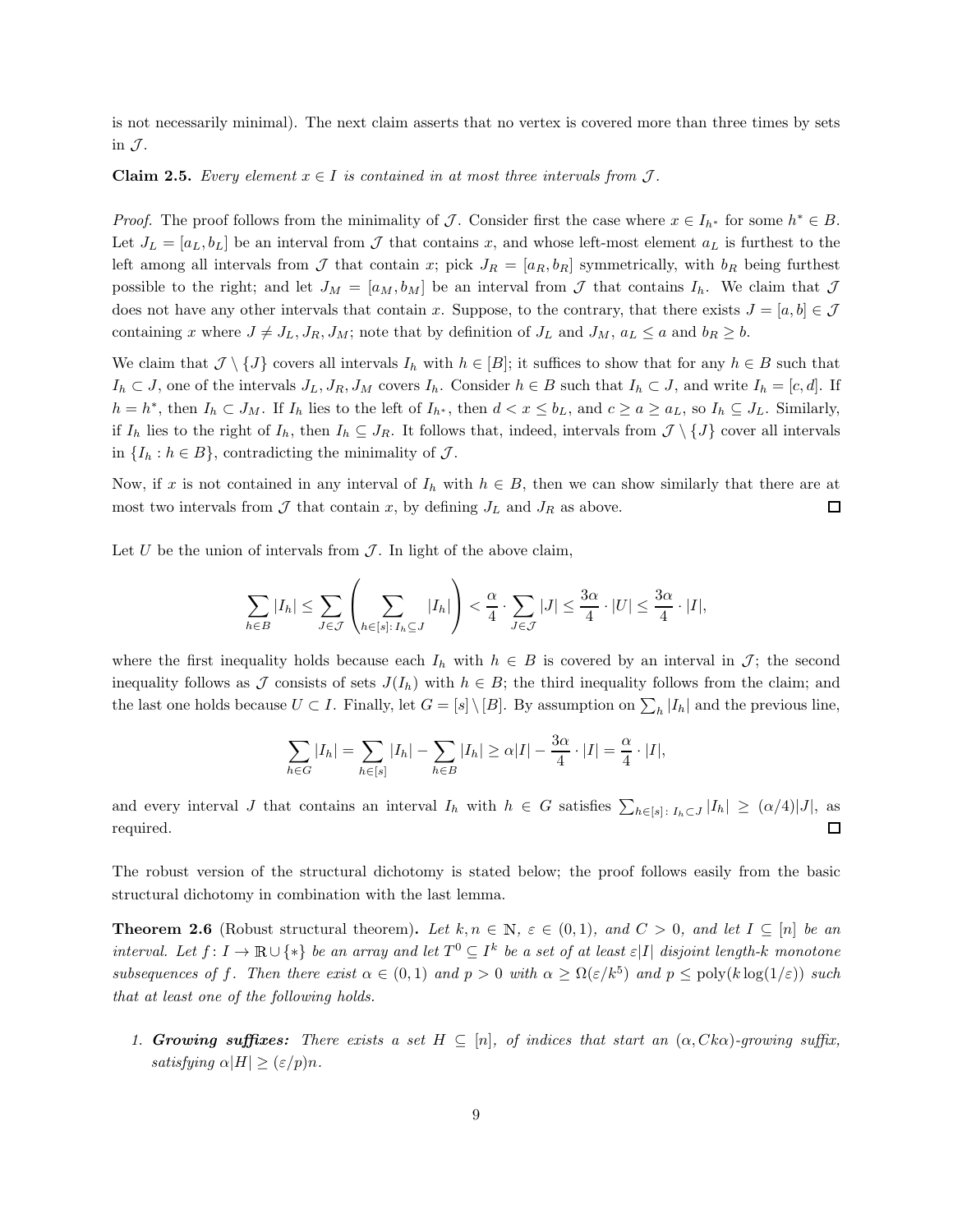2. Robust splittable intervals: There exist an integer c with  $1 \leq c < k$ , a set T, with  $E(T) \subseteq E(T^0)$ , of disjoint length-k monotone subsequences, and a  $(c, 1/(6k), \alpha)$ -splittable collection of T, consisting of disjoint interval-tuple pairs  $(I_1, T_1), \ldots, (I_s, T_s)$ , such that

<span id="page-10-2"></span>
$$
\alpha \sum_{h=1}^{s} |I_h| \ge (\varepsilon/p)|I|,\tag{2}
$$

Moreover, if  $J \subset I$  is an interval where  $J \supset I_h$  for some  $h \in [s]$ , J contains at least  $(\varepsilon/p)|J|$  disjoint  $(12...k)$ -patterns from  $T^0$ .

*Proof.* Apply Theorem [2.3.](#page-8-1) Let  $\alpha^* \in (0,1)$  and  $p^*$  be parameters such that  $\alpha^* \geq \Omega(\varepsilon/k^5)$  and  $p^* \leq$ poly(klog(1/ $\varepsilon$ )), as guaranteed by the theorem. Set  $\alpha = \alpha^*$  and  $p = 4p^*$ . If Condition [1](#page-8-2) holds in the application of Theorem [2.3,](#page-8-1) then the analogous growing suffix condition in Theorem [2.6](#page-9-0) clearly holds. So suppose that Condition [2](#page-8-3) in Theorem [2.3](#page-8-1) holds, and let c and  $(I_1, T_1), \ldots, (I_s, T_s)$  be as guaranteed there. In particular, we have  $\sum_{h=1}^{s} |I_h| \ge (1/p^*\alpha^*)|T^0|$ . By Lemma [2.4,](#page-8-4) there is a subset  $G \subset [s]$  such that  $\sum_{h\in G}|I_h| \geq (1/4p^*\alpha^*)|T^0| \geq (\varepsilon/4p^*\alpha^*)|I| = (\varepsilon/p\alpha)|I|$ ; and, for every interval J in I that contains an interval  $I_h$  with  $h \in [G], \sum_{h \in [s]: I_h \subset J} |I_h| \geq (\varepsilon/4p^*\alpha^*)|J|$ . Since each  $I_h$  contains at least  $\alpha^*|I_h|$  disjoint length-k increasing subsequences, it follows that J contains at least  $(\varepsilon/4p^*)|J| = (\varepsilon/p)|J|$  length-k increasing subsequences. Taking T to be the union of  $T_h$  over  $h \in G$ , along with the pairs  $(I_h, T_h)$  with  $h \in G$ , we obtain the required robust splittable intervals. □

## 3 The Algorithm

Our aim in this section is to prove the existence of a randomized algorithm, Find-Monotone<sub>k</sub> $(f, \varepsilon, \delta)$ , that receives as input a function  $f: I \to \mathbb{R} \cup \{*\}$  (where  $I \subset \mathbb{N}$  is an interval), and parameters  $\varepsilon, \delta \in (0, 1)$ , and satisfies the following: if f contains  $\varepsilon|I|$  disjoint  $(12...k)$ -patterns, then the algorithm outputs such a pattern with probability at least  $1 - \delta$ ; and the running time of the algorithm is  $O_{k,\varepsilon}(\log n)$ . To this end, we describe such an algorithm in Figure [3](#page-15-0) below. This algorithm uses three subroutines: Sample-Suffix, Find-Within-Interval, and Find-Good-Split, the first of which is given in [\[BECLW19\]](#page-19-0), and the latter two are described below, in Figures [1](#page-12-0) and [2.](#page-13-0) The majority of the section is devoted to the proof that Find-Monotone indeed outputs a  $(12...k)$ -pattern with high probability as claimed. Specifically, we shall prove the following theorem.

<span id="page-10-1"></span>**Theorem 3.1.** Let  $k \in \mathbb{N}$ . The randomized algorithm Find-Monotone<sub>k</sub> $(f, \varepsilon, \delta)$ , described in Figure [3,](#page-15-0) satisfies the following. Given a function  $f: I \to \mathbb{R} \cup \{*\}$  and parameters  $\varepsilon, \delta \in (0,1)$ , if f contains  $\varepsilon |I|$ disjoint  $(12...k)$ -patterns, then Find-Monotone $_k(f, \varepsilon, \delta)$  outputs a  $(12...k)$ -pattern of f with probability at least  $1 - \delta$ .

Our proof proceeds by induction on k. It relies on Lemmas [3.3,](#page-11-0) [3.4,](#page-11-1) [3.5,](#page-13-1) the proofs of the latter two of which assume that Theorem [3.1](#page-10-1) holds for smaller k. We first state and prove these lemmas, and then we prove Theorem [3.1.](#page-10-1)

<span id="page-10-0"></span>To complete the picture, we need to upper-bound the query complexity and running time of Find-Monotone. We do this in the following lemma, whose proof we delay to the end of the section.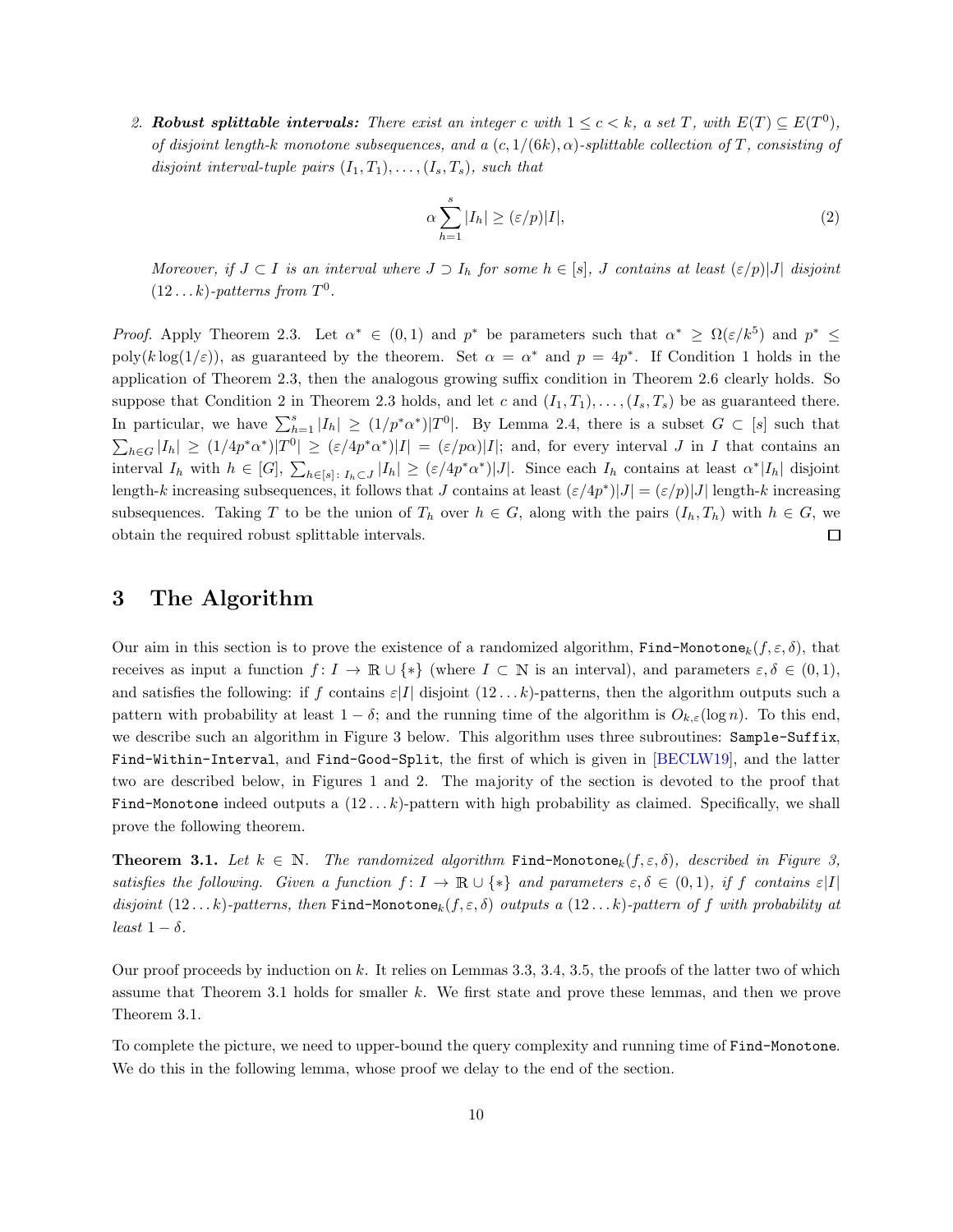**Lemma 3.2.** Let  $f: I \to \mathbb{R} \cup \{*\}$ , where I is an interval of length at most n. The query complexity and running time of Find-Monotone<sub>k</sub> $(f, \varepsilon, \delta)$  are at most

$$
\left(k^k \cdot (\log(1/\varepsilon))^k \frac{1}{\varepsilon} \cdot \log(1/\delta) \right)^{O(k)} \cdot \log n.
$$

### 3.1 The Sample-Suffix Sub-Routine

<span id="page-11-0"></span>We re-state Lemma 3.1 from  $\left[\text{BECLW19}\right]$  which gives the  $\texttt{Sample-Suffix}_k$  subroutine, with a few adaptations to fit our needs.

**Lemma 3.3** ([\[BECLW19\]](#page-19-0)). Consider any fixed value of  $k \in \mathbb{N}$ , and let  $C > 0$  be a large enough constant. There exists a non-adaptive and randomized algorithm, Sample-Suffix<sub>k</sub> $(f, \varepsilon, \delta)$  which takes three inputs: query access to a function  $f: I \to \mathbb{R} \cup \{*\}$ , where  $I \subset [n]$  is an interval, a parameter  $\varepsilon \in (0,1)$ , and an error probability bound  $\delta \in (0,1)$ . Suppose there exists  $\alpha \in (0,1)$ , and a set  $H \subseteq I$  of  $(\alpha, Ck\alpha)$ -growing suffixes of f satisfying  $\alpha|H| \geq \varepsilon|I|$ . Then, Sample-Suffix<sub>k</sub> $(f,\varepsilon,\delta)$  finds a length-k monotone subsequence of f with probability at least  $1-\delta$ . The query complexity of  $\texttt{Sample-Suffix}_k(f, \varepsilon, \delta)$  is at most

$$
\frac{\log n}{\varepsilon} \cdot \mathrm{polylog}(1/\varepsilon) \cdot \log(1/\delta).
$$

The few adaptations that Lemma [3.3](#page-11-0) has in comparison to Lemma 3.1 from [\[BECLW19\]](#page-19-0) are with respect to the error probability going from 9/10 to 1−δ, and the fact that we are considering functions  $f: I \to \mathbb{R} \cup \{*\}$ as opposed to  $f: [n] \to \mathbb{R}$ .

In order to achieve error probability  $1-\delta$  in Lemma 3.1 of [\[BECLW19\]](#page-19-0), we perform  $O(\log(1/\delta))$  independent repetitions of  $\texttt{Sample-Suffix}_k$ , as described in  $[\text{BECLW19}]$ . These are reflected in the query complexity.

The second difference is that we consider functions  $f: I \to \mathbb{R} \cup \{*\}$ . Inspecting the proof of Lemma 3.1 in [\[BECLW19\]](#page-19-0), one can see that  $\texttt{Sample-Suffix}_k$  is guaranteed to output, with high probability,  $(12 \dots k)$ patterns whose indices are specified in Definition [2.1.](#page-7-0) Since the algorithm is non-adaptive, enforcing that indices not partaking in growing suffices not be used (by making them ∗) does not affect that analysis.

#### 3.2 Handling Overshooting: The Find-Within-Interval Sub-Routine

<span id="page-11-1"></span>In this section, we describe the Find-Within-Interval subroutine, addressing the overshooting case as explained in Section [1.2.](#page-3-1)

**Lemma 3.4.** Consider the randomized algorithm, Find-Within-Interval<sub>k</sub>(f,  $\varepsilon$ ,  $\delta$ , x, y, J), described in Figure [1,](#page-12-0) which takes six inputs:

- Query access to a function  $f: I \to \mathbb{R} \cup \{*\},\$
- Two parameters  $\varepsilon, \delta \in (0, 1)$ ,
- Two points  $x, y \in I$  where  $x < y$  and  $f(x) < f(y)$ , and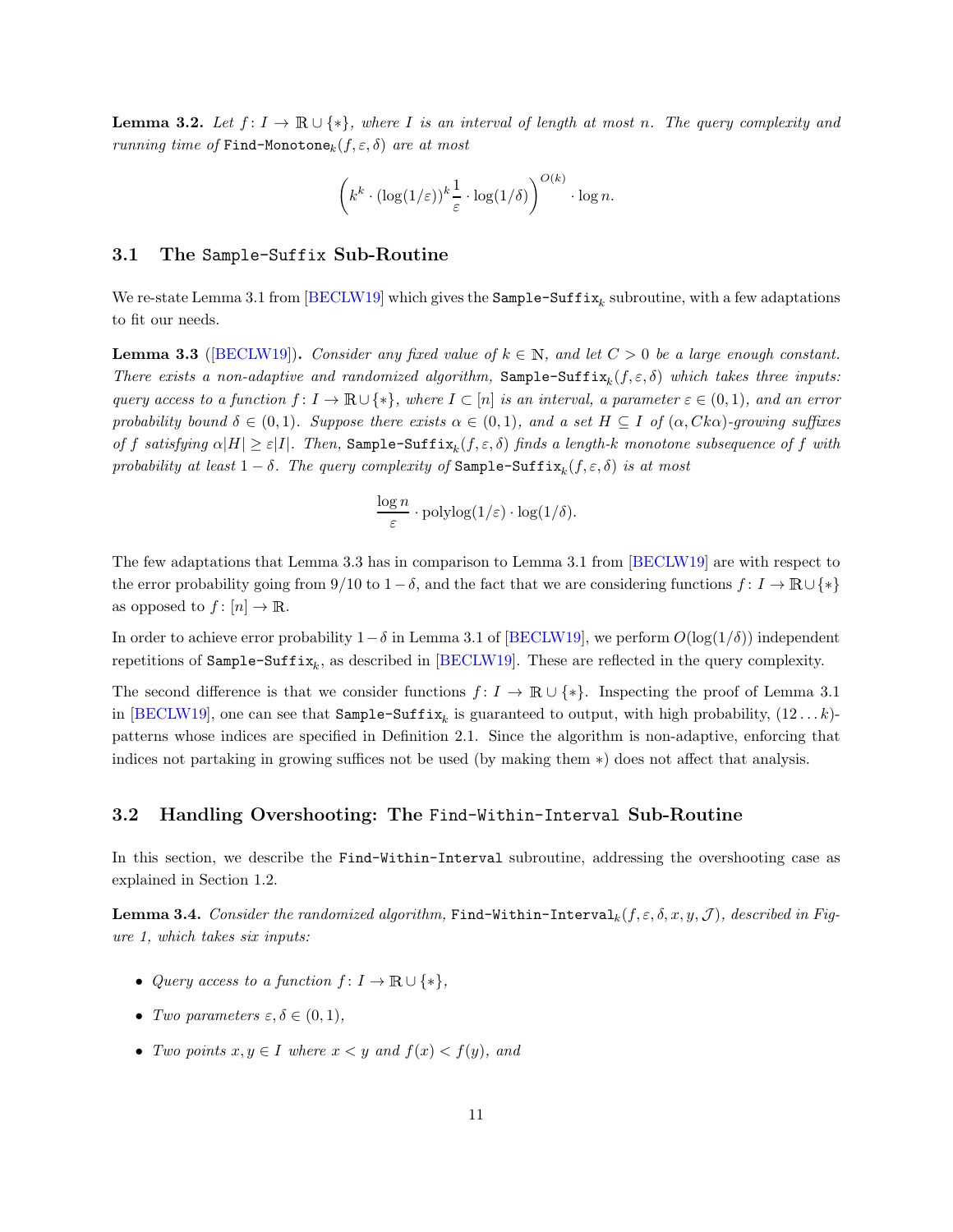<span id="page-12-0"></span>Subroutine Find-Within-Interval<sub>k</sub> $(f, \varepsilon, \delta, x, y, \mathcal{J})$ .

**Input:** Query access to a function  $f: I \to \mathbb{R} \cup \{*\}$ , parameters  $\varepsilon, \delta \in (0, 1)$ , two inputs  $x, y \in I$  where  $x < y$  and  $f(x) < f(y)$ , and  $\mathcal{J} = (J_1, \ldots, J_{k-2})$  which is a collection of disjoint intervals appearing in order inside  $[x, y]$ .

**Output:** a sequence  $i_1 < \ldots < i_k$  with  $f(i_1) < \ldots < f(i_k)$ , or fail.

1. For every  $\kappa \in [k-2]$ , let  $f_{\kappa}, f'_{\kappa} : J_{\kappa} \to \mathbb{R} \cup \{*\}$  be given by:

$$
f_{\kappa}(i) = \begin{cases} f(i) & f(i) < f(y) \\ * & \text{o.w.} \end{cases} \quad \text{and} \quad f_{\kappa}'(i) = \begin{cases} f(i) & f(i) \ge f(y) \\ * & \text{o.w.} \end{cases} \tag{3}
$$

- <span id="page-12-2"></span><span id="page-12-1"></span>2. Call Find-Monotone<sub> $\kappa+1(f_\kappa, \varepsilon/2, \delta/(2k))$  for every  $\kappa \in [k-2]$ .</sub>
- 3. Call Find-Monotone $_{k-\kappa}(f'_{\kappa}, \varepsilon/2, \delta/(2k))$  for every  $\kappa \in [k-2]$ .
- 4. Consider the set of all indices that are output in Lines [2](#page-12-1) and [3,](#page-12-2) together with x and y. If there is a length-k increasing subsequence among these indices, output it. Otherwise, output fail.

Figure 1: Description of the Find-Within-Interval subroutine.

• A collection  $\mathcal{J} = (J_1, \ldots, J_{k-2})$  of  $k-2$  disjoint intervals which appear in order (i.e.,  $J_k$  comes before  $J_{\kappa+1}$ ) within the interval  $[x, y]$ ,

and outputs either a length-k increasing subsequence of f, or fail.

Suppose that for every  $\kappa \in [k-2]$ , the function  $f|_{J_{\kappa}}: J_{\kappa} \to \mathbb{R} \cup \{*\}$ , contains  $\varepsilon |J_{\kappa}|$  disjoint  $(12...k)$ -patterns. Then, assuming that Theorem [3.1](#page-10-1) holds for every  $k'$  with  $1 \leq k' < k$ , Find-Within-Interval $_k(f, \varepsilon, \delta, x, y, \mathcal{J})$ outputs a length-k monotone subsequence of f with probability at least  $1 - \delta$ .

*Proof.* For each  $\kappa \in [k-2]$ , let  $\mathcal{C}_{\kappa}$  be a collection of at least  $\varepsilon |J_{\kappa}|$  disjoint  $(12...k)$ -patterns in  $J_{\kappa}$ . We form the following two collections, of suffixes and prefixes of  $(12 \dots k)$ -patterns in  $\mathcal{C}_{\kappa}$ .

$$
\mathcal{A}_{\kappa} = \{(i_1, \ldots, i_{\kappa+1}) : (i_1, \ldots, i_{\kappa+1}) \text{ is a prefix of a } k\text{-tuple from } \mathcal{C}_k \text{, and } f(i_{\kappa+1}) < f(y) \}
$$
\n
$$
\mathcal{B}_{\kappa} = \{(i_{\kappa+1}, \ldots, i_k) : (i_{\kappa+1}, \ldots, i_k) \text{ is a suffix of a } k\text{-tuple from } \mathcal{C}_k \text{, and } f(i_{\kappa+1}) \ge f(y) \}
$$

Note that for each  $(12...k)$ -pattern in  $\mathcal{C}_{\kappa}$ , either its  $(\kappa + 1)$ -prefix is in  $\mathcal{A}_{\kappa}$ , or its  $(k - \kappa)$ -suffix is in  $\mathcal{B}_{\kappa}$ . Thus, at least one of  $\mathcal{A}_{\kappa}$  and  $\mathcal{B}_{\kappa}$  has size at least  $(\varepsilon/2)|J_{\kappa}$ . Say that  $J_{\kappa}$  is of type-1 if  $|\mathcal{A}_{\kappa}| \geq (\varepsilon/2)|J_{\kappa}|$ , and otherwise say that  $J_{\kappa}$  is of type-2 (in which case  $|\mathcal{B}_{\kappa}| \geq (\varepsilon/2)|J_{\kappa}|$ ).

Now, if  $J_{\kappa}$  is of type-1, then Line [2,](#page-12-1) called with  $\kappa$ , will find a  $(12 \dots (\kappa+1))$ -pattern with probability at least  $1 - \delta/(2k)$ , by Theorem [3.1](#page-10-1) for  $\kappa + 1 < k$  (namely, the inductive hypothesis) and the lower bound on  $|\mathcal{A}_{\kappa}|$ . On the other hand, if  $J_{\kappa}$  is of type-2, Line [3](#page-12-2) will output a  $(12 \dots (k - \kappa))$ -pattern with probability at least  $1 - \delta/(2k)$ , due to the inductive hypothesis and the lower bound on  $|\mathcal{B}_{\kappa}|$ . Thus, by a union bound, with probability at least  $1 - \delta$ , Line [2](#page-12-1) outputs a pattern whenever  $J_{\kappa}$  is of type-1, and Line [3](#page-12-2) outputs a pattern whenever  $J_{\kappa}$  is of type-2.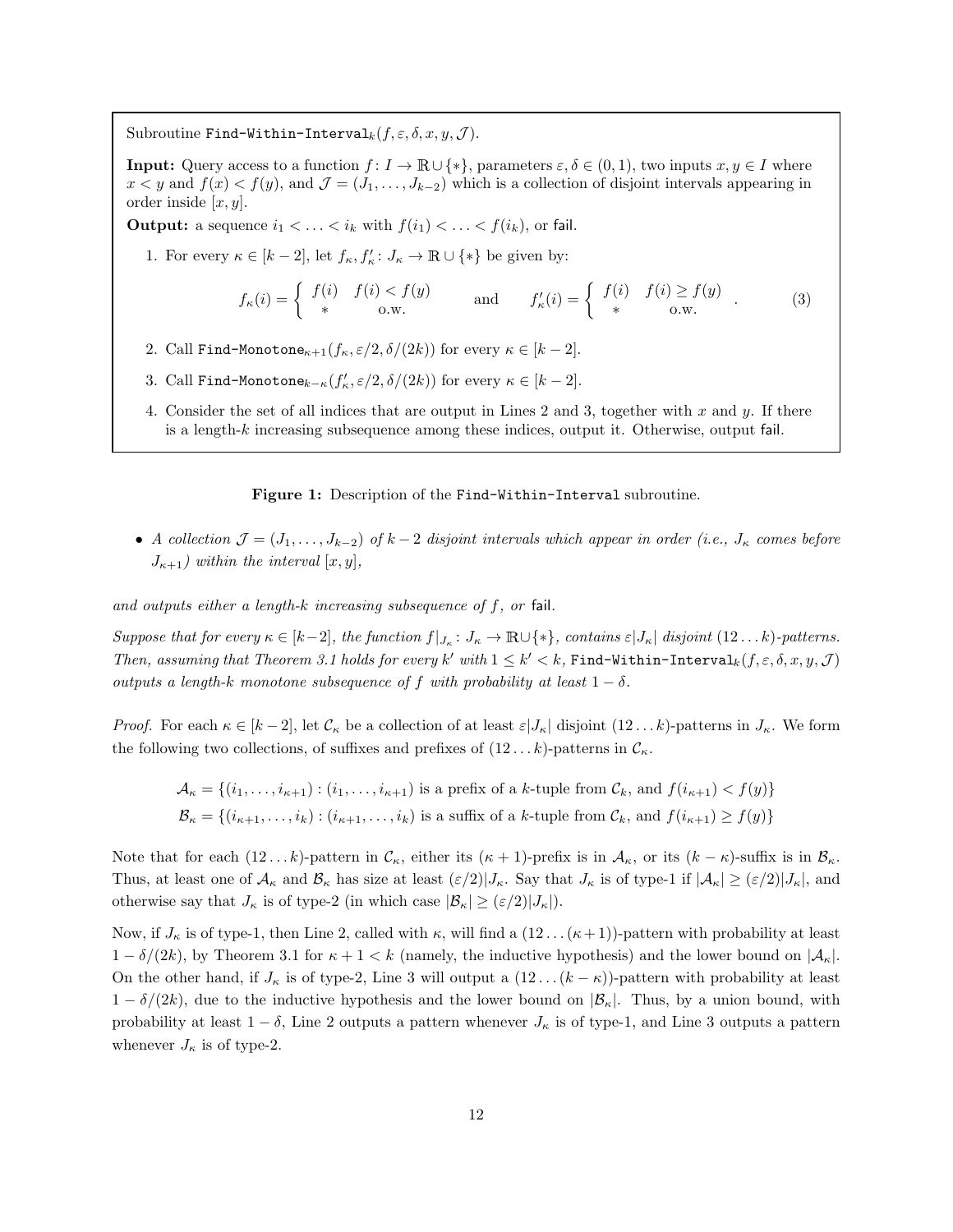Notice that if  $J_1$  is of type-2, the  $(12 \dots (k-1))$ -pattern returned in Line [3](#page-12-2) can be combined with x to form a  $(12...k)$ -pattern. Hence, we may assume that  $J_1$  is of type-1. Furthermore, if  $J_{k-2}$  is of type-1, the  $(12 \dots (k-1))$ -pattern found in Line [2](#page-12-1) can be combined with y to form a  $(12 \dots k)$ -pattern, and hence, we may assume that  $J_{k-2}$  is of type-2. Thus, there exists some  $\kappa \in [k-3]$  where  $J_{\kappa}$  is of type-1 and  $J_{\kappa+1}$  is of type-2. Since  $J_{\kappa}$  comes before  $J_{\kappa+1}$ , and since non-starred elements in  $f_{\kappa}$  lie below the non- $*$  elements of  $f'_{k+1}$ , we can combine the  $(12 \ldots (\kappa+1))$ -pattern in  $f_{\kappa}$  with the  $(12 \ldots (k - \kappa - 1))$ -pattern in  $f'_{\kappa+1}$ . □

### 3.3 Handling the Fitting Case: The Find-Good-Split Sub-Routine

<span id="page-13-0"></span>In this section, we describe the Find-Good-Split subroutine, which corresponds to the fitting case from Section [1.2.](#page-3-1)

Subroutine Find-Good-Split $_k(f, \varepsilon, \delta, c, \xi)$ .

**Input:** Query access to a function  $f: I \to \mathbb{R} \cup \{*\}$ , parameters  $\varepsilon, \delta \in (0, 1)$ , and  $c \in [k-1]$ . We let  $c_1 > 1$  be a large enough (absolute) constant.

<span id="page-13-2"></span>**Output:** a sequence  $i_1 < \ldots < i_k$  with  $f(i_1) < \ldots < f(i_k)$ , or fail.

- 1. Repeat the following procedure  $t = c_1 k / (\varepsilon \xi^2) \cdot \log(1/\delta)$  times:
	- (a) Sample  $w, z \sim I$ , and consider the functions  $f_{z,w}: I \cap (-\infty, z) \to \mathbb{R} \cup \{*\}$  and  $f'_{z,w}: I \cap$  $[z, \infty) \to \mathbb{R} \cup \{*\}$  given by

$$
f_{\mathbf{z},\mathbf{w}}(i) = \begin{cases} f(i) & f(i) < f(\mathbf{w}) \\ * & \text{o.w.} \end{cases} \quad \text{and} \quad f'_{\mathbf{z},\mathbf{w}}(i) = \begin{cases} f(i) & f(i) \ge f(\mathbf{w}) \\ * & \text{o.w.} \end{cases} \quad (4)
$$

<span id="page-13-3"></span>(b) Run Find-Monotone $_c(f_{\bm{z},\bm{w}},\varepsilon\xi/3,\delta/3)$  and Find-Monotone $_{k-c}(f'_{\bm{z},\bm{w}},\varepsilon\xi/3,\delta/3).$ 

2. If we ever find a length-k monotone subsequence of  $f$ , output it, otherwise, output fail.

Figure 2: Description of the Find-Good-Split subroutine.

<span id="page-13-1"></span>**Lemma 3.5.** Consider the randomized algorithm  $Find\text{-Good-Split}_k(f, \varepsilon, \delta, c, \xi)$ , described in Figure [2,](#page-13-0) which takes as input five parameters:

- Query access to a function  $f: I \to \mathbb{R} \cup \{*\},\$
- Two parameters  $\varepsilon, \delta \in (0, 1)$ ,
- An integer  $c \in [k-1]$ , and
- A parameter  $\xi \in (0,1],$

and outputs either a length-k increasing subsequence or fail.

Suppose that there exists an interval-tuple pair  $(I',T)$  which is  $(c,1/(6k),\varepsilon)$ -splittable and  $|I'|/|I| \geq \xi$ . Then, the algorithms  $Find-Good-Split_k(f, \varepsilon, \delta, c, \xi)$  finds a  $(12...k)$ -pattern of f with probability  $1-\delta$ .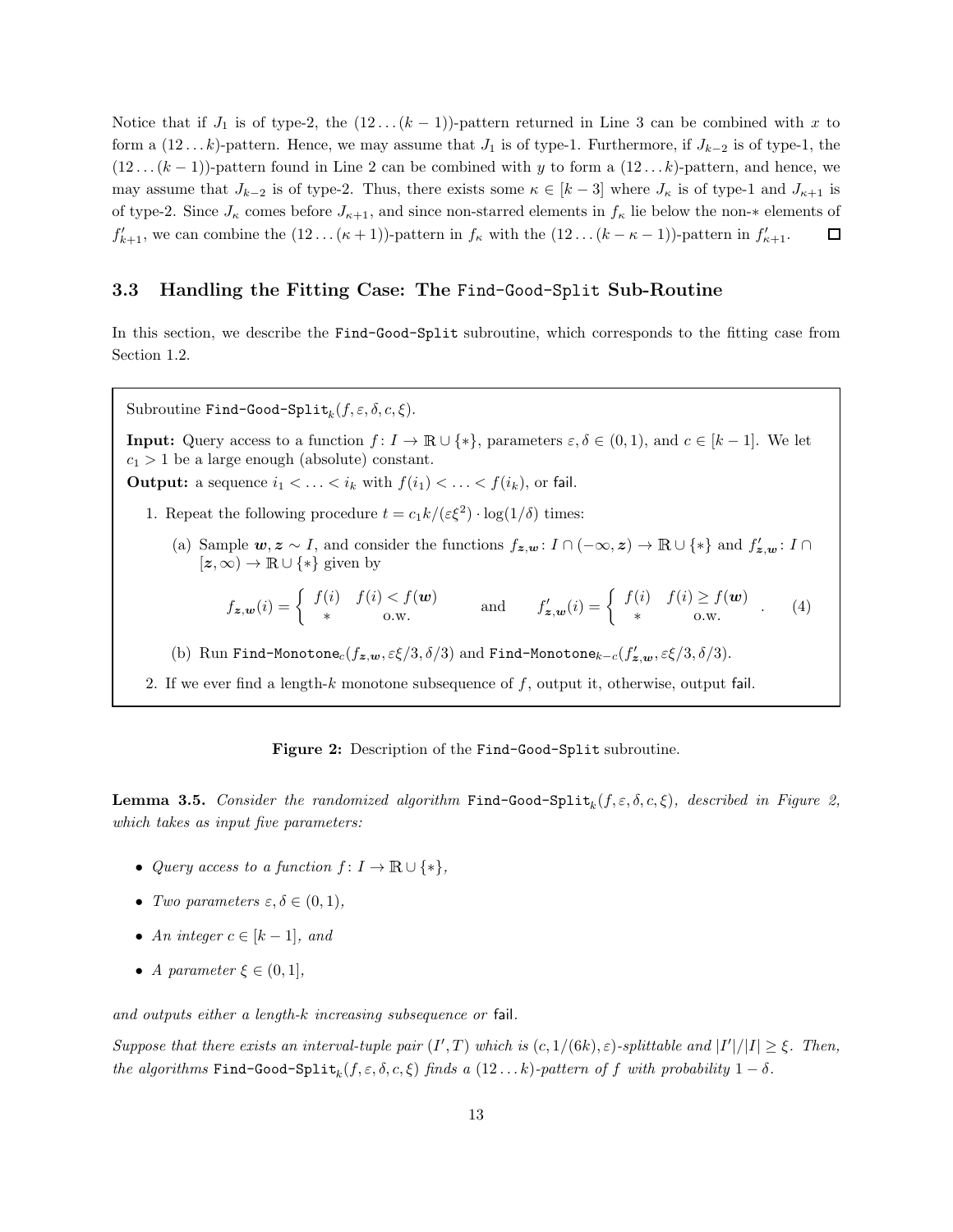Proof. Let  $(I',T)$  be  $(c, 1/(6k), \varepsilon)$ -splittable, and let L, M, R be the contiguous intervals splitting I' as in Definition [2.2.](#page-7-1) Furthermore, let  $T^{(L)}$  and  $T^{(R)}$  be as in Definition 2.2. Writing

$$
m_1 = \text{rank}\left(\left\{f(i_c) : (i_1, ..., i_c) \in T^{(L)}\right\}, |T|/3\right),
$$
  

$$
m_2 = \text{rank}\left(\left\{f(i_c) : (i_1, ..., i_c) \in T^{(L)}\right\}, 2|T|/3\right),
$$

as the  $(|T|/3)$ -largest and  $(2|T|/3)$ -largest elements in  $\{f(i_c) : (i_1, \ldots, i_c) \in T^{(L)}\}$  (taking multiplicity into account). Let  $T_l^{(L)}$  $\Gamma_l^{(L)}$  be the  $(12...c)$ -patterns in  $T^{(L)}$  where the c-th index is at most  $m_1$ , and  $T_h^{(R)}$  $h^{(n)}$  be the  $(k - c)$ -patterns in  $T^{(R)}$  whose  $(c + 1)$ -th index is larger than  $m_2$ . Notice that  $|T_l^{(L)}|$  $|I_{l}^{(L)}|,|T_{h}^{(R)}|$  $|T_{h}^{(n)}| \geq |T|/3$ , and that any  $(12...c)$ -pattern from  $T_l^{(L)}$  $\mathcal{L}_l^{(L)}$  can be combined with any  $(12 \dots (k-c))$ -pattern from  $T_h^{(R)}$  $h^{(R)}$  to form a  $(12...k)$ -pattern. Furthermore, there exists  $|T|/3$  indices in I' whose function value lies in  $[m_1, m_2]$ .

Consider the event, defined over the randomness of  $w, z \sim I$  that:  $z \in M$ ; and w satisfies  $f(w) \in [m_1, m_2]$ . This event occurs at some iteration of Line [1,](#page-13-2) with probability at least  $1 - \delta/3$ ; this is because there are  $|M| \ge |I'|/(6k) \ge (\xi/(6k))|I|$  valid indices for z, and there are at least  $|T|/3 \ge (\varepsilon/3)|I'| \ge (\varepsilon \xi/3)|I|$  indices for w, so the probability that the pair  $(z, w)$  satisfies the requirements is at least  $\varepsilon \xi^2/(18k)$ . We obtain the desired bound by the setting of  $t$ , since  $c_1$  is set to a large enough constant.

Notice that when this event occurs, the  $(12...c)$ -patterns in  $T_l^{(L)}$  $\int_l^{(L)}$  all lie in  $f_{\boldsymbol{z},\boldsymbol{w}}$ , and the  $(12\ldots(k-c))$ patterns in  $T_h^{(R)}$  $\int_h^{(R)}$  all lie in  $f'_{\mathbf{z},\mathbf{w}}$ . Thus,  $f_{\mathbf{z},\mathbf{w}}$  contains at least  $|T|/3 \geq (\varepsilon/3)|I'| \geq (\varepsilon \xi/3)|I|$  disjoint  $(12...c)$ patterns, and  $f'_{\mathbf{z},\mathbf{w}}$  similarly contains at least  $(\varepsilon \xi/3)|I|$  disjoint  $(12\ldots(k-c))$ -patterns. Thus, by the inductive hypothesis, Line [1b](#page-13-3) finds a  $(12...c)$ -pattern in  $f_{\mathbf{z},\mathbf{w}}$  and a  $(12... (k - c))$ -pattern in  $f'_{\mathbf{z},\mathbf{w}}$  with probability at least  $1 - 2\delta/3$ , and these can be combined to give a  $(12 \dots k)$ -pattern of f.  $\Box$ 

#### 3.4 The Main Algorithm

Consider the description of the main algorithm in Figure [3.](#page-15-0) We prove Theorem [3.1](#page-10-1) by induction on  $k$ . The proof uses Lemma [3.3,](#page-11-0) Lemma [3.4,](#page-11-1) and Lemma [3.5.](#page-13-1)

Proof of Theorem [3.1.](#page-10-1)

#### **Base Case:**  $k = 1$ .

Recall that f has at least  $\varepsilon|I|$  non- $*$  values. Thus, with probability at least  $1 - \delta$ , a non- $*$  value is observed after sampling  $x \sim I$  at least  $(1/\varepsilon) \cdot \log(1/\delta)$  times. It follows that with probability at least  $1 - \delta$ , Line [2a](#page-15-1) of our main algorithm, given in Figure [3,](#page-15-0) samples  $x \neq *$  in one of its iterations.

**Inductive Step:** proof of Theorem [3.1](#page-10-1) for  $k \geq 2$ , under the assumption that it holds for every k' with  $1 \leq k' < k$ .

Let  $p = P(k \log(1/\varepsilon))$  (recall that  $P(\cdot)$  is a polynomial of sufficiently large (constant) degree). Apply Theorem [2.6](#page-9-0) to f.

Suppose, first, that [\(1\)](#page-8-2) of Theorem [2.6](#page-9-0) holds. So, there exists a set  $H \subset [n]$  of indices that start an  $(\alpha, Ck\alpha)$ growing suffix, with  $\alpha|H|\geq(\varepsilon/p)n,$  for some  $\alpha\in(0,1).$  By Lemma [3.3,](#page-11-0) the call for  $\texttt{Sample-Suffix}_k(f,\varepsilon/p,\delta)$ in Line [1](#page-15-2) outputs a length-k monotone subsequence of f with probability at least  $1 - \delta$ .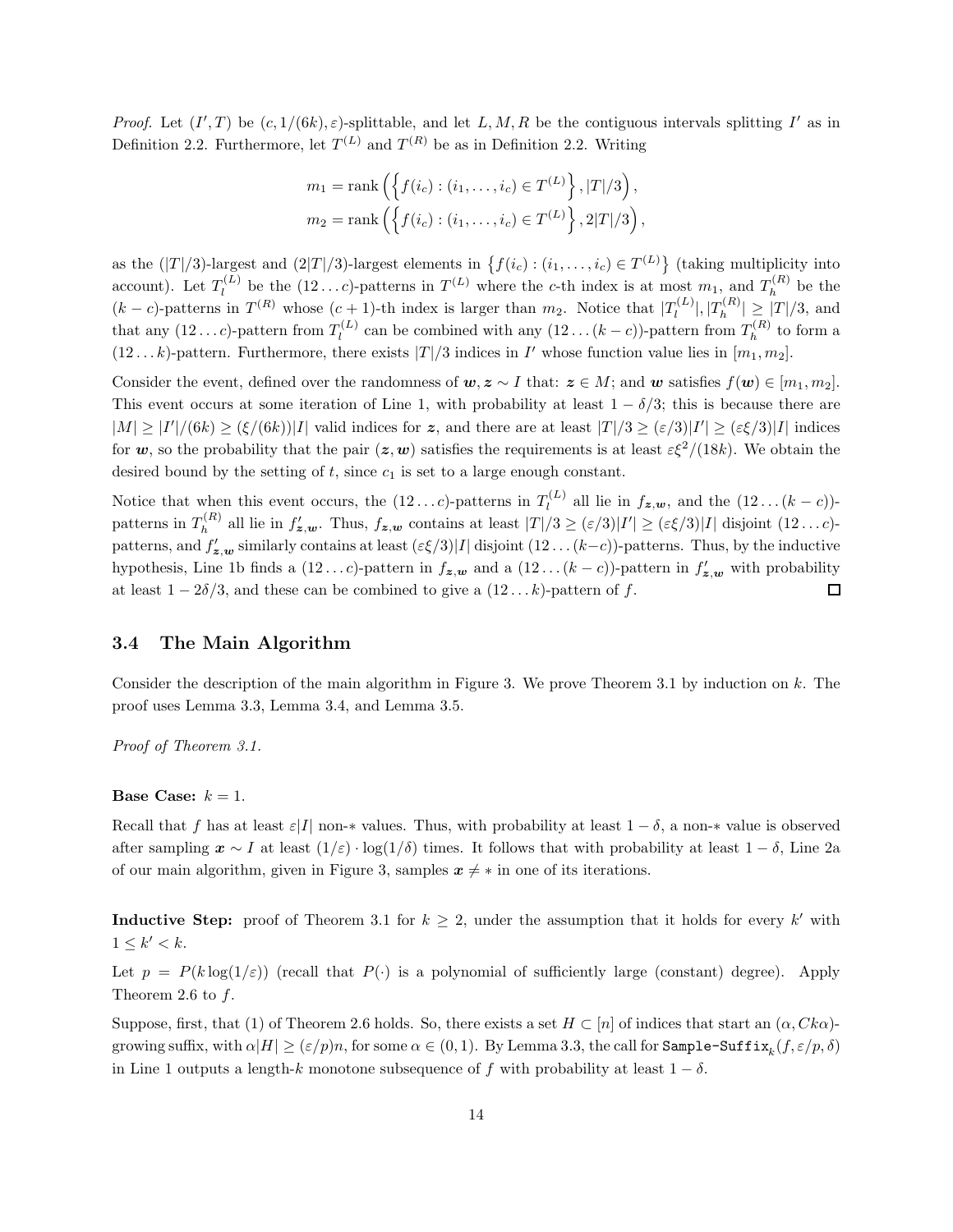<span id="page-15-0"></span>Subroutine Find-Monotone<sub>k</sub> $(f, \varepsilon, \delta)$ .

**Input:** Query access to a function  $f: I \to \mathbb{R} \cup \{*\}$ , parameters  $\varepsilon, \delta \in (0, 1)$ . We let  $c_1, c_2, c_3 > 0$  be large enough constants, and let  $p = P(k \log(1/\varepsilon))$ , where  $P: \mathbb{R} \to \mathbb{R}$  is a polynomial of large enough (constant) degree.

<span id="page-15-2"></span>**Output:** a sequence  $i_1 < \ldots < i_k$  with  $f(i_1) < \ldots < f(i_k)$ , or fail.

- <span id="page-15-5"></span>1. Run Sample-Suffix $_k(f, \varepsilon/p, \delta)$ .
- <span id="page-15-4"></span><span id="page-15-1"></span>2. Repeat the following for  $c_1 \log(1/\delta) \cdot p \cdot k^5/\varepsilon^2$  many iterations:
	- (a) Sample  $x \sim I$  uniformly at random. If  $f(x) = *$ , proceed to the next iteration. Otherwise, if  $k = 1$  output x and proceed to Step [3,](#page-15-3) and if  $k \geq 2$  proceed to the next step.
	- (b) For each  $t \in [\log n]$ , sample  $y_t \sim [x + 2^t/(12k), x + 2^t]$  uniformly at random. If there exists at least one t where  $f(\mathbf{y}_t) > f(\mathbf{x})$ , set

<span id="page-15-6"></span>
$$
\mathbf{y} = \max \left\{ \mathbf{y}_t : t \in [\log n] \text{ and } f(\mathbf{y}_t) > f(\mathbf{x}) \right\},\tag{5}
$$

let  $t^* \in [\log n]$  be the index for which  $y_{t^*} = y$ , and continue to the next line. Otherwise, i.e. if  $f(\mathbf{y}_t) \ngeq f(\mathbf{x})$  for every t, continue to the next iteration.

- <span id="page-15-7"></span>(c) If  $k = 2$ , output  $(x, y)$  and proceed to Step [3.](#page-15-3) If  $k > 2$ , continue to the next line.
- <span id="page-15-9"></span>(d) Here  $k \geq 3$ . Set  $\ell = 4p/\varepsilon$  and perform the following.
	- i. Consider the collection  $\mathcal J$  of  $k-2$  intervals  $J_1,\ldots,J_{k-2}$  appearing in order within  $[\boldsymbol{x}, \boldsymbol{y}]$ , given by setting, for every  $i \in [k-2]$ ,

<span id="page-15-8"></span>
$$
J_i = \left[ \boldsymbol{x} + \frac{2^{t^*}}{12k} \cdot \ell^{-(k-1-i)}, \boldsymbol{x} + \frac{2^{t^*}}{12k} \cdot \ell^{-(k-2-i)} \right),\tag{6}
$$

and run Find-Within-Interval<sub>k</sub> $(f, \varepsilon/2p, \delta/2, x, y, \mathcal{J})$ .

<span id="page-15-10"></span>ii. For each  $t' \in [t^* - 3k \log \ell, t^*]$  do the following.

Consider the interval  $J_{t'} = [\mathbf{x} - 2^{t'}, \mathbf{x} + 2^{t'}],$  and the restricted function  $g_{t'}: J_{t'} \rightarrow \mathbb{R} \cup \{*\}$  given by  $g_{t'} = f|_{J_{t'}}$ . For every  $c_0 \in [k-1]$ , run  $\texttt{Find-Good-Split}_k(g_{t'},\varepsilon/c_2,\delta/2,c_0,1/4).$ 

<span id="page-15-3"></span>3. If a length-k monotone subsequence of  $f$  is found, output it. Otherwise, output fail.

#### Figure 3: Description of the Find-Monotone<sub>k</sub> subroutine.

Now suppose that [\(2\)](#page-8-3) of Theorem [2.6](#page-9-0) holds, and let  $(I_1, T_1), \ldots, (I_s, T_s)$  be a  $(c, 1/(6k), \alpha)$ -splittable collection for some  $\alpha \geq \Omega(\varepsilon/k^5)$  and  $c \in [k-1]$ , satisfying [\(2\)](#page-10-2) and, moreover, that any  $J \subset I$  with  $J \supset I_h$  for some  $h \in [s]$  contains  $(\varepsilon/p)|J|$  disjoint  $(12...k)$ -patterns. Let Event be the event that, for a particular iteration of Lines [2a](#page-15-1) and [2b,](#page-15-4) x is the 1-entry of some k-tuple from  $T_h$ , for some  $h \in [s]$ , and  $y_t$  is the  $(c+1)$ -entry of some (possibly other) k-tuple in  $T_h$ , where t is such that  $|I_h| \leq 2^t < 2|I_h|$ .

Claim 3.6.  $Pr[Event] \geq \varepsilon \alpha/(2p)$ .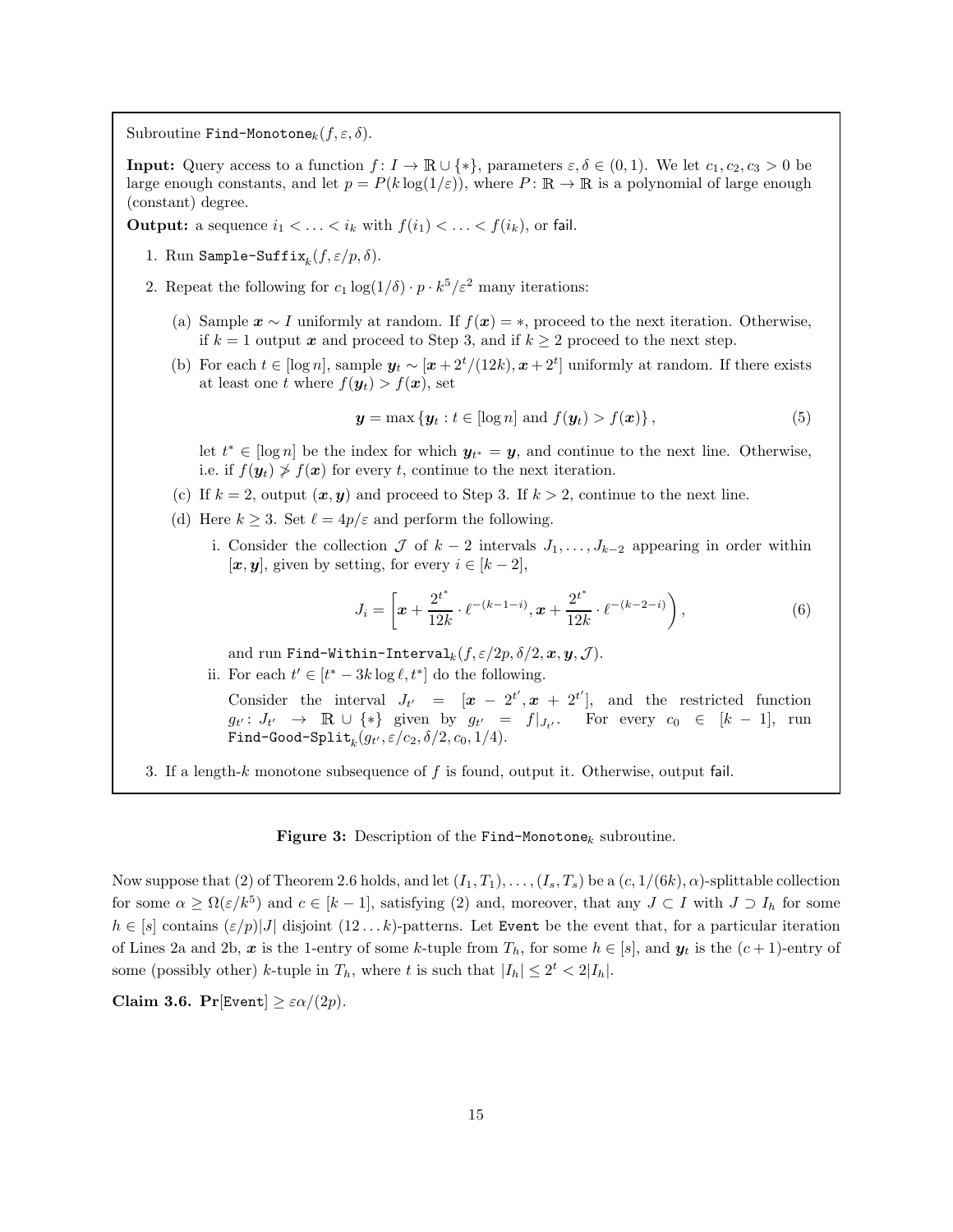*Proof.* For each  $h \in [s]$ , let  $A_h$  and  $B_h$  be the collections of 1- and  $(c + 1)$ -entries of patterns in  $T_h$ . Then

$$
\sum_{h=1}^s |A_h| = \sum_{h=1}^s |T_h| \ge \alpha \sum_{h=1}^s |I_h| \ge \frac{\varepsilon}{p} \cdot |I|.
$$

The first inequality follows from the assumption that  $(I_h, T_h)$  is  $(c, 1/(6k), \alpha)$ -splittable, and the second inequality follows from the assumption that [\(2\)](#page-10-2) holds.

As a result, the probability over the draw of  $x \sim I$  in Line [2a](#page-15-1) that  $x \in A_h$  is at least  $\varepsilon/p$ . Fix such an x, and consider  $t \in [\log n]$  for which  $|I_h| \leq 2^t < 2|I_h|$ . Notice that  $B_h \subset [x+2^t/(12k), x+2^t]$  since  $2^{t-1} \leq |I_h| < 2^t$ , and that the distance between any index of  $A_h$  and  $B_h$  is at least  $|I_h|/(6k) \geq 2^t/(12k)$  since  $(I_h, T_h)$  is  $(c, 1/(6k), \alpha)$ -splittable. Therefore, the probability over the draw of  $y_t \sim [x + 2^t/(12k), x + 2^t]$  that  $y_t \in B_h$ is at least  $|B_h|/2^t \geq |T_h|/(2|I_h|) \geq \alpha/2$ .  $\Box$ 

By the previous claim, since we have  $c_1 \cdot \log(1/\delta) \cdot p \cdot k^5/\varepsilon^2$  iterations of Lines [2a](#page-15-1) and [2b,](#page-15-4) with probability at least  $1-\delta/2$ , Event holds in some iteration (using the lower bound  $\alpha \geq \Omega(\varepsilon/k^5)$  and the choice of  $c_1$  as a large constant).

Consider the first execution of Line [2a](#page-15-1) and Line [2b](#page-15-4) where Event holds (assuming such an execution exists). Let  $h \in [s]$  and  $t \in [\log n]$  be the corresponding parameters, i.e., h and t are set so x is the first index of a k-tuple in  $T_h$ ,  $y_t$  is the  $(c + 1)$ -th index in another k-tuple in  $T_h$ , and  $|I_h| \leq 2^t < 2|I_h|$ . We consider this iteration of Line [2,](#page-15-5) and assume that Event holds with these parameters for the rest of the proof. Notice that y, as defined in [\(5\)](#page-15-6), satisfies  $y \ge y_t$  (as  $f(y) > f(x)$ ) and hence  $t^* \ge t$ .

Note that if  $k = 2$ , the pair  $(x, y)$ , which is a (12)-pattern in f, is output in Line [2c,](#page-15-7) so the proof is complete in this case. From now on, we assume that  $k \geq 3$ . We break up the analysis into two cases:  $t^* \geq t + 3k \log \ell$ and  $t^* < t + 3k \log \ell$ .

Suppose  $t^* \geq t + 3k \log \ell$ . We now observe a few facts about the collection  $\mathcal J$  specified in [\(6\)](#page-15-8). First, notice that  $J_1, \ldots, J_{k-2}$  appear in order from left-to-right, and they lie in  $[\mathbf{x}, \mathbf{y}]$  (as  $\mathbf{y} = \mathbf{y}_{t^*} \in [\mathbf{x} + 2^{t^*}/(12k), 2^{t^*}])$ . Second, in the next claim we show that for every  $i \in [k-2]$ , the interval  $J_i$  contains  $(\varepsilon/2p)|J_i|$  disjoint  $(12...k)$ -patterns.

**Claim 3.7.**  $J_i$  contains  $(\varepsilon/2p)|J_i|$  disjoint  $(12...k)$ -patterns.

*Proof.* Let  $J_i'$  be the interval given by

$$
J_i'=I_h\cup \left[x,x+\frac{2^{t^*}}{12k}\cdot \ell^{-(k-2-i)}\right].
$$

Observe that

$$
|J_i'\setminus J_i|\le 2^t+\frac{2^{t^*}}{12k}\cdot \ell^{-(k-1-i)}\le \frac{2^{t^*}}{6k}\cdot \ell^{-(k-1-i)}=\frac{2}{\ell}\cdot \frac{2^{t^*}}{12k}\cdot \ell^{-(k-2-i)}\ge \frac{2}{\ell}\cdot |J_i'|=\frac{\varepsilon}{2p}\cdot |J_i'|,
$$

where for the second inequality we used the bound  $t^* - t \geq 3k \log \ell \geq \log(12) + \log k + (k-2) \log \ell$ , and that  $\ell = 4p/\varepsilon$ .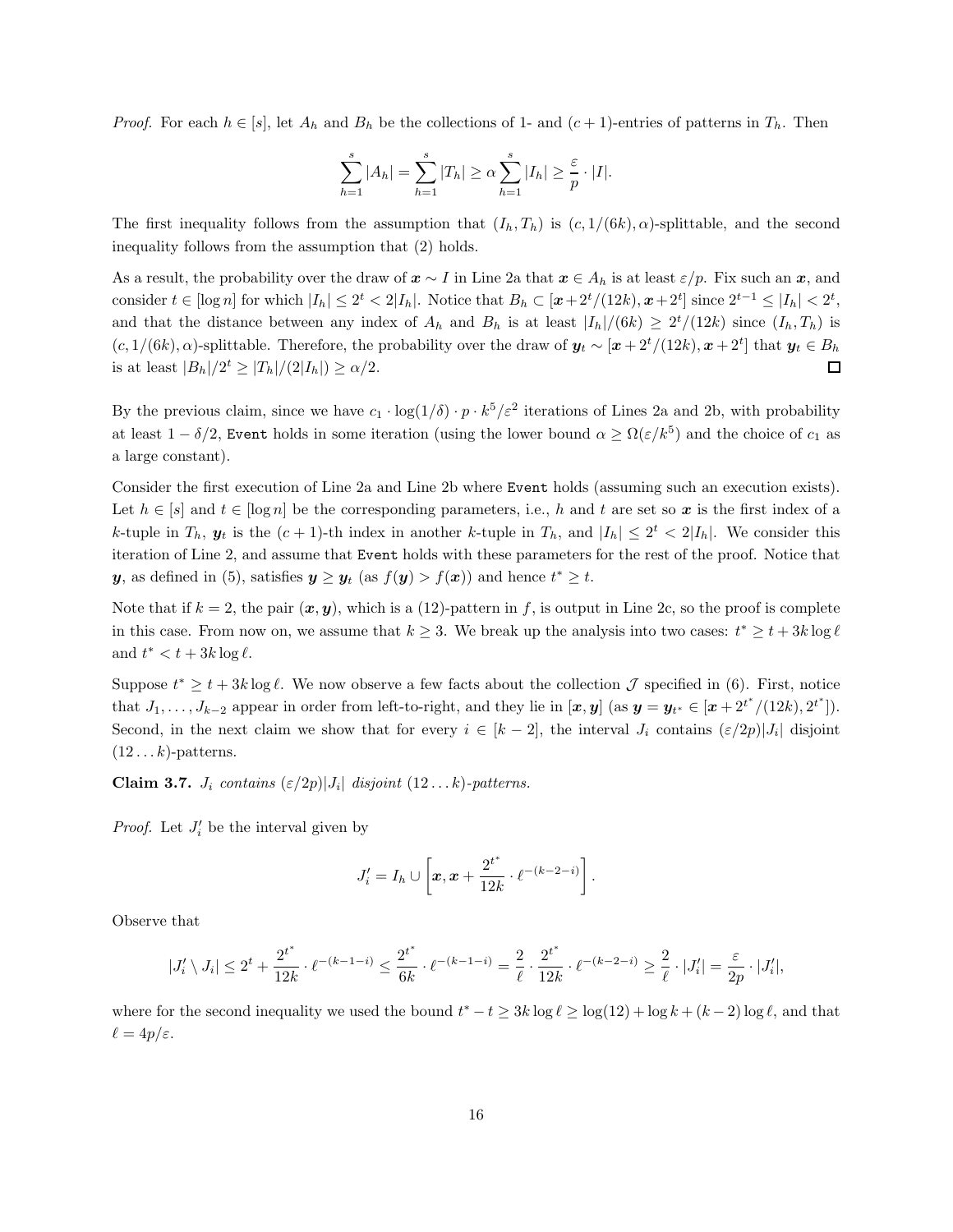We have by Theorem [2.6,](#page-9-0) that  $J_i'$  contains at least  $(\varepsilon/p)|J_i'|$  disjoint  $(12...k)$ -patterns in f. Hence, the number of disjoint  $(12...k)$ -patterns in  $J_i$  is at least:

$$
\frac{\varepsilon}{p} \cdot |J_i'| - |J_i' \setminus J_i| \ge \frac{\varepsilon}{2p} \cdot |J_i'| \ge \frac{\varepsilon}{2p} \cdot |J_i|,
$$

as required.

By Lemma [3.4,](#page-11-1) Line [2\(d\)i](#page-15-9) outputs a  $(12 \dots k)$ -pattern in f with probability at least  $1 - \delta/2$ . By a union bound, we obtain the desired result.

Suppose, on the other hand, that  $t^* \leq t + 3k \log \ell$ . In this case, as  $2^{t-1} \leq |I_h| \leq 2^{t^*}$  (by choice of t), for one of the values of t' considered in Line [2\(d\)ii](#page-15-10) we have  $2^{t'-1} \leq |I_h| < 2^{t'}$ ; fix this t'. The interval  $J_{t'}$ , defined in Line [2\(d\)ii,](#page-15-10) hence satisfies  $|I_h|/|J_{t'}| \ge 1/4$ . As a result, and since  $I_h \subset J_{t'}$  (because  $t \le t^*$ ), the function  $g: J \to \mathbb{R} \cup \{*\}$  contains an interval-tuple pair  $(I_h, T_h)$  which is  $(c, 1/(6k), \alpha)$ -splittable. By Lemma [3.5,](#page-13-1) once Line 2(d) ii considers  $c_0 = c$ , the sub-routine Find-Good-Split<sub>k</sub> $(g, \varepsilon/(c_2 k^5), \delta/2, c, 1/4)$  will output a  $(12...k)$ -pattern of  $g_t$  (which is also a  $(12...k)$ -pattern of f) with probability at least  $1-\delta/2$ . Hence, we obtain the result by a union bound. □

### 3.5 Query Complexity and Running Time

It remains to prove Lemma [3.2,](#page-10-0) estimating the number of queries made by Find-Monotone, as well as its total running time.

*Proof of Lemma [3.2.](#page-10-0)* We first claim that the running time is bounded by an expression of the form  $poly(k)$ times the query complexity of Find-Monotone, where the poly $(\cdot)$  term is of constant degree. Indeed, the only costly operations (in terms of running time) other than querying that our algorithm conducts involve:

- Determining whether the value of f at a certain point is  $*$  or not; to this end, note that for any f we need to evaluate along the way,  $f(x)$  is marked by  $*$  if and only if it does not belong to some interval in <sup>R</sup>, whose endpoints are determined by the recursive calls that led to it. Since the recursive depth is at most k, this means that the complexity of the above operation is  $O(k)$ .<sup>[13](#page-17-0)</sup>
- Given an ordered set of queried elements  $Q$  at some point along the algorithm, determining whether these elements contain a c-increasing subsequence for  $c \leq k$  (this action is taken, e.g., in the last part of Find-Monotone). This operation can be implemented in time  $O(c|Q|)$ . Now, the number of such operations that each queried element participates in is at most  $k<sup>14</sup>$  $k<sup>14</sup>$  $k<sup>14</sup>$  and a simple double counting argument implies that the running time of these operations altogether is at most  $O(k^2)$  times the total query complexity.

<span id="page-17-0"></span><sup>&</sup>lt;sup>13</sup>In fact, this complexity can be improved to  $O(1)$  if, instead of working with functions of the form  $f: I \to \mathbb{R} \cup \{*\}$ , we would have worked with function  $f: I \to \mathbb{R}$  and received the interval of "non-\* values" as an input to the recursive call.

<span id="page-17-1"></span><sup>&</sup>lt;sup>14</sup>More precisely, for the purpose of this section, if an element is queried  $t > 1$  times by our algorithm then we think of it as contributing t to the total query complexity (since our goal is to prove upper bounds here – not lower bounds – this perspective is clearly valid); and in this case, the number of operations as above in which it participates is at most  $k \cdot t$ .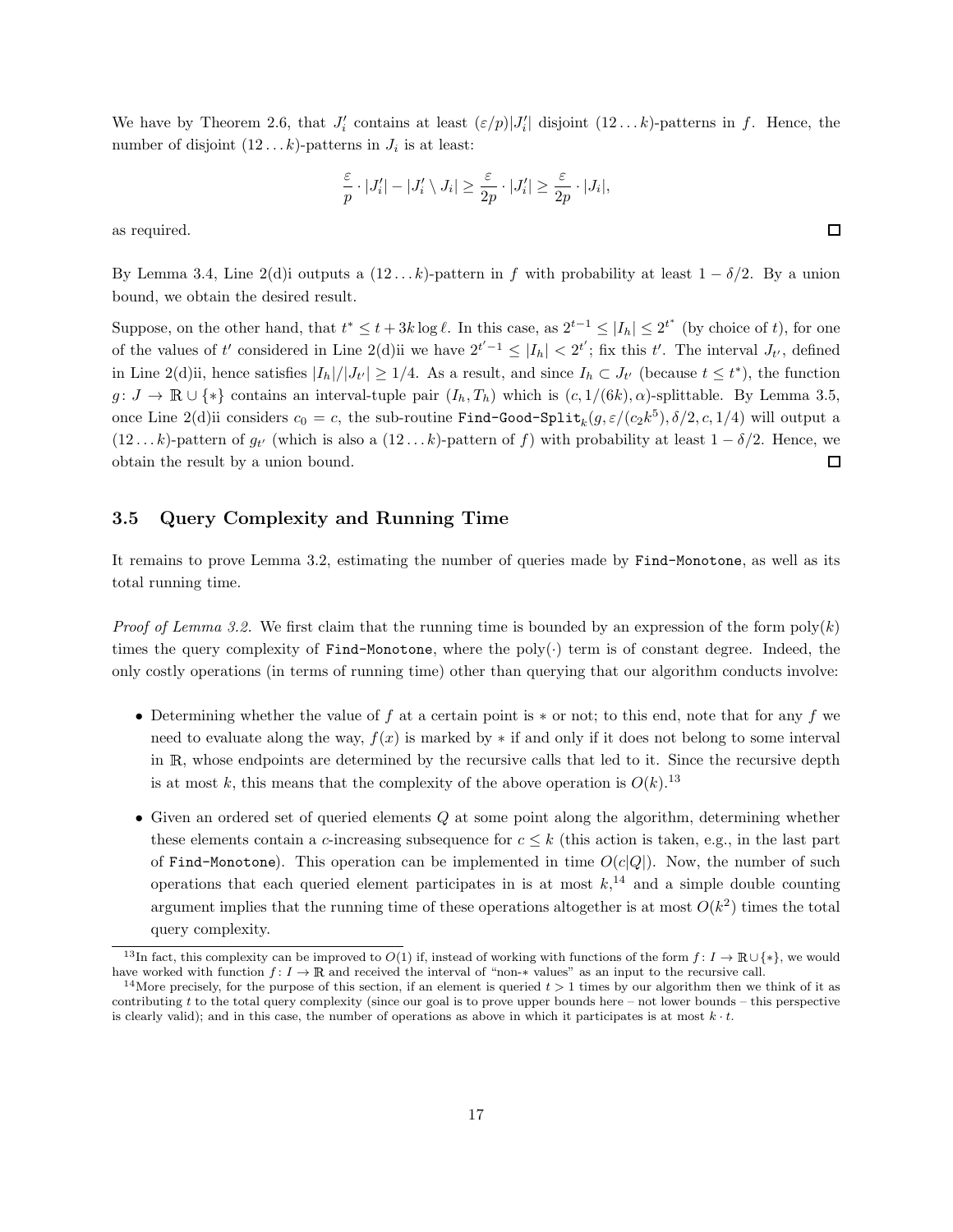It remains now to prove the bound on the query complexity. Recall that  $P: \mathbb{R} \to \mathbb{R}$  is a fixed polynomial; write  $p_{k,\varepsilon} = P(k \log(1/\varepsilon))$ . We fix n, which upper bounds the length of all intervals defining input functions. Let  $\Phi(k, \varepsilon, \delta)$  be the maximum number of queries made by Find-Monotone<sub>k</sub> $(f, \varepsilon, \delta)$ . Let

$$
\Phi^{(1)}(k, \varepsilon, \delta) = \text{ query complexity of Sample-Suffix}_k(f, \varepsilon, \delta).
$$
  
\n
$$
\Phi^{(2)}(k, \varepsilon, \delta) = \text{ query complexity of Find-Within-Interval}_k(f, \varepsilon, \delta, x, y, \mathcal{J}),
$$
  
\nwhere  $|\mathcal{J}| = k - 2$ .  
\n
$$
\Phi^{(3)}(k, \varepsilon, \delta, \xi) = \text{ query complexity of Find-Good-Split}_k(f, \varepsilon, \delta, c, \xi),
$$
  
\nwhere  $c \in [k - 1]$ .

By Lemma [3.3,](#page-11-0) as well as an inspection of Figure [1](#page-12-0) and Figure [2,](#page-13-0) we have:

$$
\Phi^{(1)}(k,\varepsilon,\delta) \le p_{k,\varepsilon} \cdot \frac{1}{\varepsilon} \cdot \log(1/\delta) \cdot \log n
$$
  

$$
\Phi^{(2)}(k,\varepsilon,\delta) \le 2k \cdot \Phi(k-1,\varepsilon/2,\delta/(2k))
$$
  

$$
\Phi^{(3)}(k,\varepsilon,\delta,\xi) \le \frac{c_1 k \log(1/\delta)}{\varepsilon \xi^2} \cdot \Phi(k-1,\varepsilon \xi/3,\delta/3).
$$

Lastly, inspecting Figure [3,](#page-15-0) we have

$$
\Phi(k,\varepsilon,\delta) \leq \Phi^{(1)}(k,\varepsilon/p_{k,\varepsilon},\delta) +
$$
\n
$$
c_1 \cdot p_{k,\varepsilon} \cdot \frac{k^5}{\varepsilon^2} \cdot \log(1/\delta) \cdot \left(1 + \log n + \Phi^{(2)}(k,\varepsilon/(2p_{k,\varepsilon}),\delta/2) + \Phi^{(3)}(k,\varepsilon/(c_2k^5),\delta/2,1/4)\right)
$$
\n
$$
\leq q_{k,\varepsilon} \cdot \frac{1}{\varepsilon^2} \cdot \log(1/\delta) \cdot \log n + q_{k,\varepsilon} \cdot \frac{1}{\varepsilon^3} \cdot (\log(1/\delta))^2 \cdot \Phi(k-1,\varepsilon/q_{k,\varepsilon},\delta/(3k))
$$
\n
$$
\leq \left(k^k \cdot (\log(1/\varepsilon))^k \cdot \frac{1}{\varepsilon} \cdot \log(1/\delta)\right)^{O(k)} \cdot \log n,
$$

where  $Q: \mathbb{R} \to \mathbb{R}$  is a fixed polynomial of large enough (constant) degree and  $q_{k,\varepsilon} = Q(k \log(1/\varepsilon))$ . For the last line we use that  $\Phi^{(2)}(1,\cdot,\cdot)=\Phi^{(2)}(2,\cdot,\cdot)=\Phi^{(3)}(1,\cdot,\cdot,\cdot)=\Phi^{(3)}(2,\cdot,\cdot,\cdot)=0$ , and we note that the parameter replacing  $\varepsilon$  never falls below  $\varepsilon/(k \log(1/\varepsilon))^{O(k)}$ , so the factor of log n at each iteration is at most  $\left(k^k(\log(1/\varepsilon))^k(1/\varepsilon)\log(1/\delta)\right)^{O(k)}.$ □

# References

- <span id="page-18-3"></span><span id="page-18-0"></span>[ACCL07] Nir Ailon, Bernard Chazelle, Seshadhri Comandur, and Ding Liu. Estimating the distance to a monotone function. Random Structures and Algorithms, 31(3):371–383, 2007.
	- [BB15] Aleksandrs Belovs and Eric Blais. Quantum algorithm for monotonicity testing on the hypercube. Theory of Computing, 11(16):403–412, 2015.
- <span id="page-18-2"></span><span id="page-18-1"></span>[BBM12] Eric Blais, Joshua Brody, and Kevin Matulef. Property testing lower bounds via communication complexity. Computational Complexity, 21(2):311–358, 2012.
	- [BC18] Omri Ben-Eliezer and Clément L. Canonne. Improved bounds for testing forbidden order patterns. In Proceedings of the 29th ACM-SIAM Symposium on Discrete Algorithms (SODA), pages 2093–2112, 2018.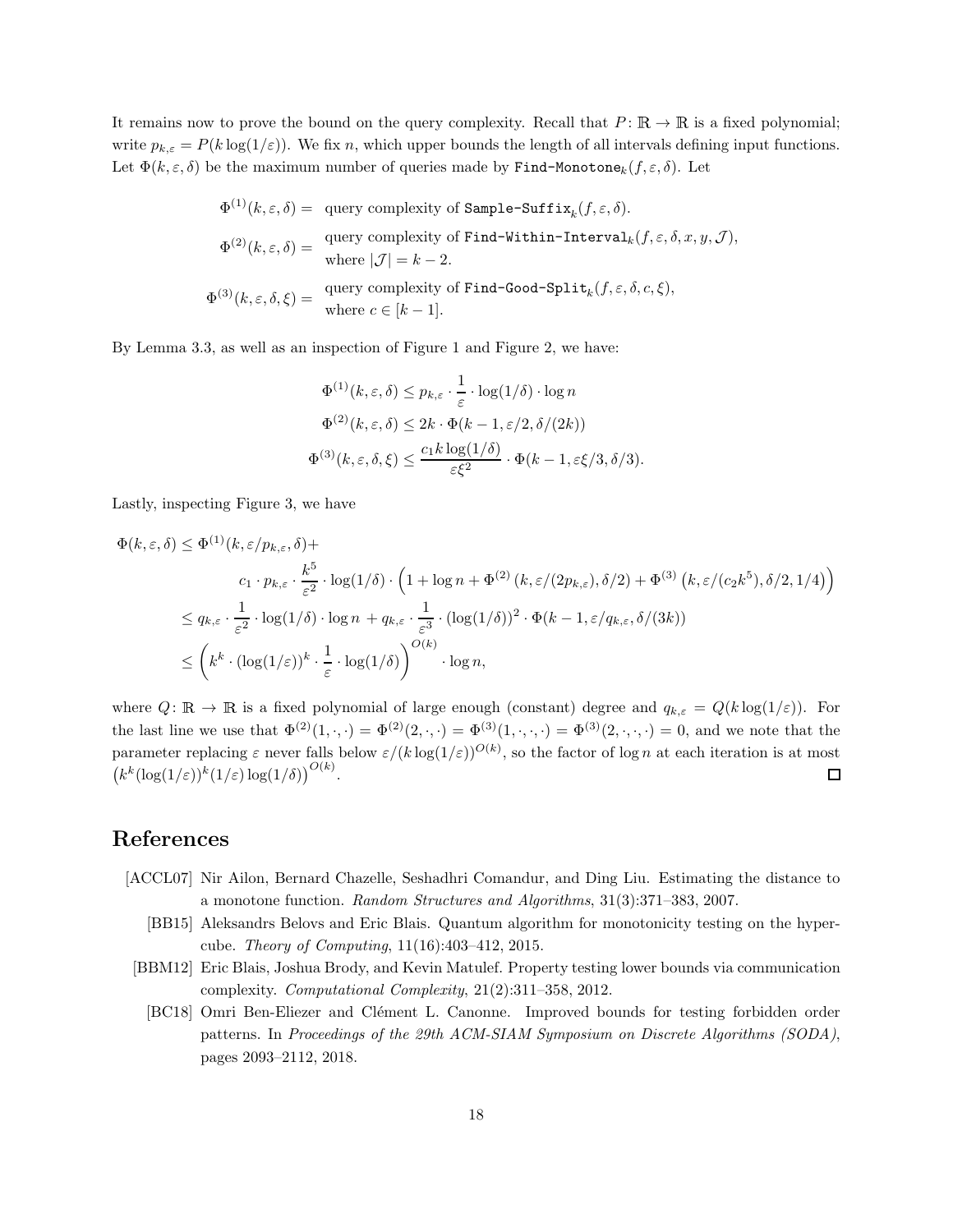- <span id="page-19-14"></span><span id="page-19-6"></span>[BCGSM12] Jop Briët, Sourav Chakraborty, David García-Soriano, and Arie Matsliah. Monotonicity testing and shortest-path routing on the cube. Combinatorica, 32(1):35–53, 2012.
	- [BCS18] Hadley Black, Deeparnab Chakrabarty, and C. Seshadhri. A  $o(d)$  polylogn monotonicity tester for boolean functions over the hypergrid  $[n]^d$ . In Proceedings of the 29th ACM-SIAM Symposium on Discrete Algorithms (SODA), pages 2133–2151, 2018.
- <span id="page-19-13"></span><span id="page-19-12"></span><span id="page-19-11"></span><span id="page-19-10"></span><span id="page-19-9"></span><span id="page-19-8"></span><span id="page-19-7"></span><span id="page-19-5"></span><span id="page-19-4"></span><span id="page-19-3"></span><span id="page-19-2"></span><span id="page-19-1"></span><span id="page-19-0"></span>[BECLW19] Omri Ben-Eliezer, Clément L. Canonne, Shoham Letzter, and Erik Waingarten. Finding monotone patterns in sublinear time. In Proceedings of the 60th Annual IEEE Symposium on Foundations of Computer Science (FOCS). 2019. To appear.
	- [Bel18] Aleksandrs Belovs. Adaptive Lower Bound for Testing Monotonicity on the Line. In Approximation, Randomization and Combinatorial Optimization. Algorithms and Techniques (AP-PROX/RANDOM), pages 31:1–31:10, 2018.
	- [Ben19] Omri Ben-Eliezer. Testing local properties of arrays. In Proceedings of the 10th Conference on Innovations in Theoretical Computer Science (ITCS), pages 11:1–11:20, 2019.
	- [BKM19] Benjamin Aram Berendsohn, László Kozma, and Dániel Marx. Finding and counting permutations via CSPs. In Proceedings of the 14th International Symposium on Parameterized and Exact Computation (IPEC). 2019. To appear.
	- [BRY14] Eric Blais, Sofya Raskhodnikova, and Grigory Yaroslavtsev. Lower bounds for testing properties of functions over hypergrid domains. In Proceedings of the 29th Conference on Computational Complexity (CCC), pages 309–320, 2014.
	- [CDST15] Xi Chen, Anindya De, Rocco A. Servedio, and Li-Yang Tan. Boolean function monotonicity testing requires (almost)  $n^{1/2}$  non-adaptive queries. In Proceedings of the 47th ACM Symposium on the Theory of Computing (STOC), pages 519–528, 2015.
		- [CS13] Deeparnab Chakrabarty and C. Seshadhri. Optimal bounds for monotonicity and Lipschitz testing over hypercubes and hypergrids. In Proceedings of the 45th ACM Symposium on the Theory of Computing (STOC), pages 419–428, 2013.
		- [CS14] Deeparnab Chakrabarty and C. Seshadhri. An optimal lower bound for monotonicity testing over hypergrids. Theory of Computing, 10(17):453–464, 2014.
		- [CS16] Deeparnab Chakrabarty and C. Seshadhri. An  $o(n)$  monotonicity tester for boolean functions over the hypercube. SIAM Journal on Computing, 45(2):461–472, 2016.
		- [CS19] Deeparnab Chakrabarty and C Seshadhri. Adaptive boolean monotonicity testing in total influence time. In Proceedings of the 10th Conference on Innovations in Theoretical Computer Science (ITCS), pages 20:1–20:7, 2019.
	- [CST14] Xi Chen, Rocco A. Servedio, and Li-Yang Tan. New algorithms and lower bounds for monotonicity testing. In Proceedings of the 55th Annual IEEE Symposium on Foundations of Computer Science (FOCS), pages 285–295, 2014.
	- [CWX17] Xi Chen, Erik Waingarten, and Jinyu Xie. Beyond Talagrand functions: new lower bounds for testing monotonicity and unateness. In Proceedings of the 49th ACM Symposium on the Theory of Computing (STOC), pages 523–536, 2017.
	- [DGL+99] Yevgeniy Dodis, Oded Goldreich, Eric Lehman, Sofya Raskhodnikova, Dana Ron, and Alex Samorodnitsky. Improved testing algorithms for monotonicity. In Approximation, Randomization and Combinatorial Optimization. Algorithms and Techniques (APPROX/RANDOM), pages 97–108, 1999.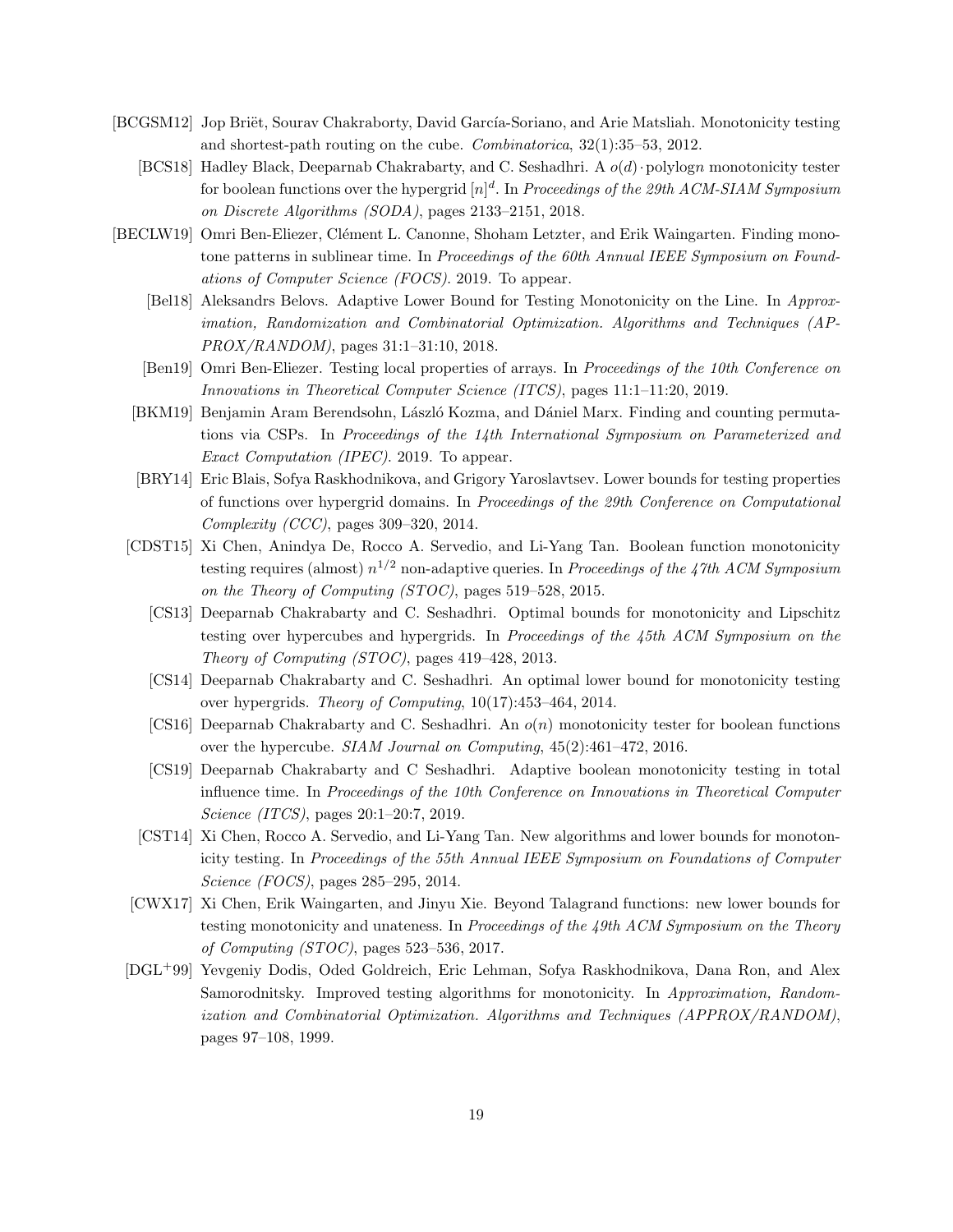- <span id="page-20-2"></span>[Dil50] Robert P. Dilworth. A decomposition theorem for partially ordered sets. Annals of Mathematics, 51(1):161–166, 1950.
- <span id="page-20-16"></span>[EJ08] Funda Ergün and Hossein Jowhari. On distance to monotonicity and longest increasing subsequence of a data stream. In Proceedings of the 19th ACM-SIAM Symposium on Discrete Algorithms (SODA), pages 730–736, 2008.
- <span id="page-20-8"></span>[EJ15] Funda Ergün and Hossein Jowhari. On the monotonicity of a data stream. Combinatorica, 35(6):641–653, 2015. Short version in SODA'08 [\[EJ08\]](#page-20-16).
- <span id="page-20-17"></span><span id="page-20-11"></span><span id="page-20-4"></span><span id="page-20-3"></span>[EKK+00] Funda Ergün, Sampath Kannan, S. Ravi Kumar, Ronitt Rubinfeld, and Mahesh Vishwanthan. Spot-checkers. Journal of Computer and System Sciences, 60(3):717–751, 2000.
	- [Fis04] Eldar Fischer. On the strength of comparisons in property testing. Information and Computation, 189(1):107–116, 2004.
	- [Fox13] Jacob Fox. Stanley–Wilf limits are typically exponential. arXiv:1310-8378, 2013. Also: Advances in Mathematics, to appear.
	- [GG07] Anna Gál and Parikshit Gopalan. Lower bounds on streaming algorithms for approximating the length of the longest increasing subsequence. In Proceedings of the  $48th$  Annual IEEE Symposium on Foundations of Computer Science (FOCS), pages 294–304, 2007.
	- [GG10] Anna Gál and Parikshit Gopalan. Lower bounds on streaming algorithms for approximating the length of the longest increasing subsequence. SICOMP, 39(8):3463–3479, 2010. Short version in FOCS'07 [\[GG07\]](#page-20-17).
- <span id="page-20-15"></span><span id="page-20-7"></span>[GGR98] Oded Goldreich, Shafi Goldwasser, and Dana Ron. Property testing and its connection to learning and approximation. Journal of the ACM, 45(4):653–750, 1998.
- <span id="page-20-10"></span><span id="page-20-6"></span>[GJKK07] Parikshit Gopalan, T. S. Jayram, Robert Krauthgamer, and Ravi Kumar. Estimating the sortedness of a data stream. In Proceedings of the 18th ACM-SIAM Symposium on Discrete Algorithms (SODA), pages 318–327, 2007.
	- [GM14] Sylvain Guillemot and D´aniel Marx. Finding small patterns in permutations in linear time. In Proceedings of the 25th ACM-SIAM Symposium on Discrete Algorithms (SODA), pages 82–101, 2014.
	- [Gol17] Oded Goldreich. Introduction to property testing. Cambridge University Press, 2017.
- <span id="page-20-14"></span><span id="page-20-13"></span>[KMS15] Subhash Khot, Dor Minzer, and Muli Safra. On monotonicity testing and boolean isoperimetric type theorems. In Proceedings of the 56th Annual IEEE Symposium on Foundations of Computer Science (FOCS), pages 52–58, 2015.
- <span id="page-20-0"></span>[Knu68] Donald E. Knuth. The Art of Computer Programming, Volume I: Fundamental Algorithms. Addison-Wesley, 1968.
- <span id="page-20-9"></span><span id="page-20-1"></span>[NRRS17] Ilan Newman, Yuri Rabinovich, Deepak Rajendraprasad, and Christian Sohler. Testing for forbidden order patterns in an array. In Proceedings of the 28th ACM-SIAM Symposium on Discrete Algorithms (SODA), pages 1582–1597, 2017.
	- [NS15] Timothy Naumovitz and Michael E. Saks. A polylogarithmic space deterministic streaming algorithm for approximating distance to monotonicity. In Proceedings of the 26th ACM-SIAM Symposium on Discrete Algorithms (SODA), pages 1252–1262, 2015.
- <span id="page-20-5"></span>[PRR06] Michal Parnas, Dana Ron, and Ronitt Rubinfeld. Tolerant property testing and distance approximation. Journal of Computer and System Sciences, 72(6):1012–1042, 2006.
- <span id="page-20-12"></span>[PRV18] Ramesh Krishnan S. Pallavoor, Sofya Raskhodnikova, and Nithin M. Varma. Parameterized